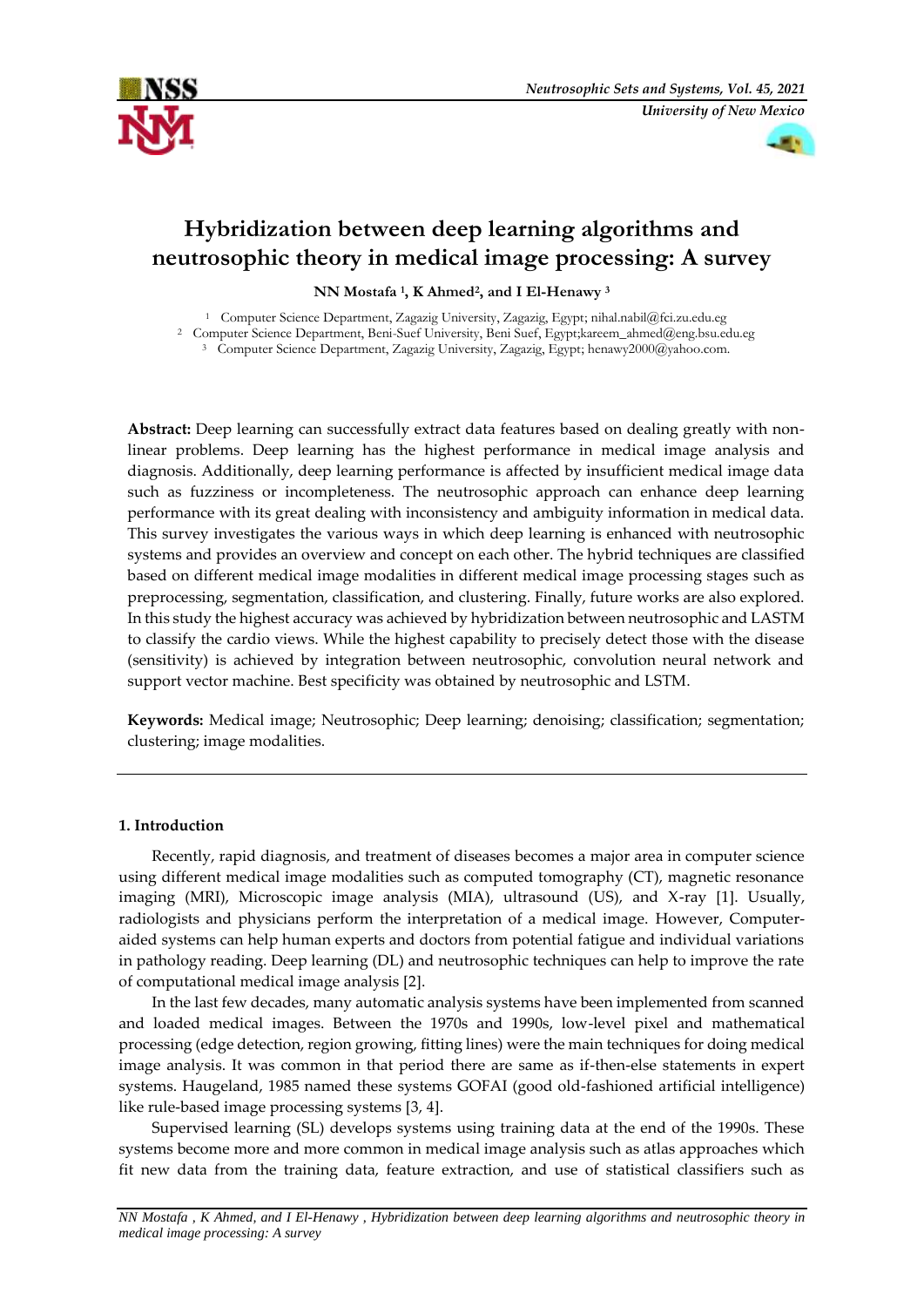computer-aided diagnosis (CAD) and active shape models. These methods have become successful in many medical image analysis tasks. So, systems are trained using extracted data vectors instead of data designed by humans. The optimal decision boundary is done using computer algorithms in high dimensional space. Feature extraction is a vital step in model deployment. This process is named the hand-crafted feature [4].

Logical progress is learning optimal features that represent data for a complex problem. This concept lies at the foundation of many DL models. So, DL techniques permit the machine to make data interpretation by learning complex mathematical problems. These models consist of linear and/or non-linear functions as input data and weighted model parameters. These functions treat hierarchy as a layer, so the name of DL is inspired by a larger number of such layers. Usually, Training data tasks such as denoising, segmentation, and classification help the computational model to learn its parameter. The basic idea of DL is an Artificial Neural Network (ANN) that contains multiple layers of neurons, while its parameters (weights) identify the parameter of the connections between the neurons and layers [5].

DL uses testing data to perform the same task accurately, which makes DL more generalizable than other different machine learning (ML) techniques. DL learn parameter using a back-propagation strategy which iteratively attains the desired parameter value using the Gradient Descent technique. The single epoch is the terminology of update the model parameter using whole training data once. Usually, modern DL models are trained for hundreds of epochs before utilization [5].

Convolutional neural networks (CNNs) are the most popular network in DL. A CNN does a mathematical operation called convolution [6]. CNN was introduces to the world in handwriting digit recognition in LeNet [7]. After those novel approaches were implemented for effectively training deep networks, and improvements were produced in main computing systems. Krizhevsky et al. (2012) proposed the AlexNet based on CNNs which trained on ImageNet data in December 2012 [8].

The medical image analysis society observes these crucial improvements. later than, other DL architecture has deployed recurrent neural networks (RNNs), autoencoders (AEs), restricted Boltzmann machines (RBMs) [9], and deep belief networks (DBN). All these contributions take attention to the medical image analysis community [4].

On the other hand, many problems in medical image analysis have been shown such as impression and uncertainty, incomplete, fuzziness, and inconsistent, which derive from acquisition errors, incomplete knowledge, or stochasticity. These problems make denoising, segmentation, clustering, and classification are difficult operations to perform on medical image analysis [10]. So soft computing combined with medical applications and DL architecture to get solutions for unsolvable problems. Many theories can deal with ambiguous information such as para consistence logic theory [11], intuitionistic fuzzy set (IFS) theory [12], fuzzy set (FS) theory [13], probability theory [14]. One of these methods is the FS introduced by Zadeh (1965) which solves fuzziness and ambiguity problems that exist in medical data [15]. One disadvantage of FS that it doesn't take indeterminacy in its consideration independently [16].

Neutrosophy is a novel philosophy branch adopted by Smarandache that is a scope of neutralities. Neutrosophy can specify classical logic, fuzzy logic (FL), and imprecise probability. Human rational can deal with the ambiguity of knowledge linguistic mistakes and so neutrosophy can deal with this ambiguity. Usually, neutrosophy includes a neutrosophic set (NS) which can deal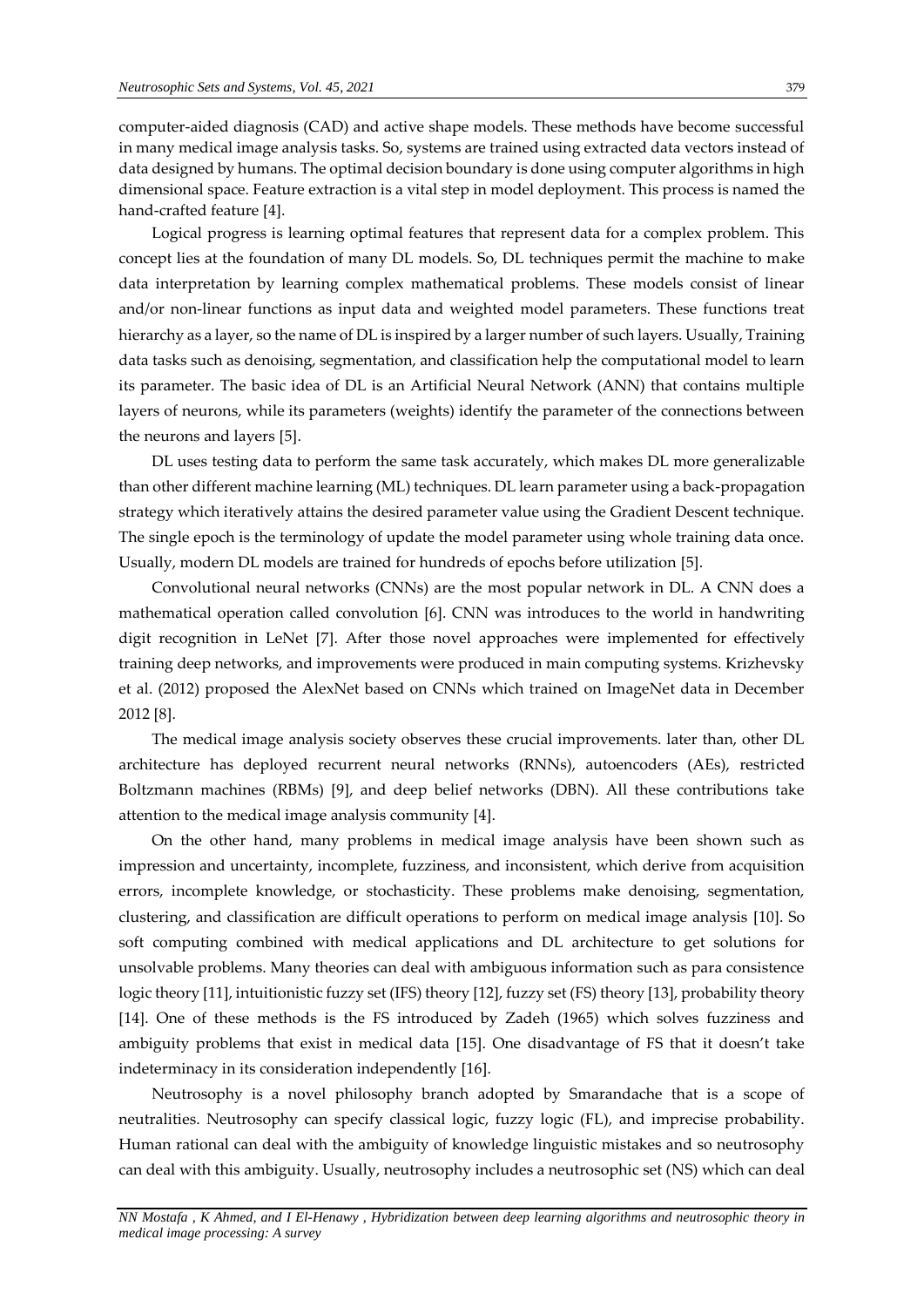with neutralities along with their relations. Neutrosophy has truth, falsity, and an indeterminacy degree, which are independent of each other [17].

Medical data is unpredictable, partial, inaccurate, incomplete, and vague. Expert systems vary in inputs because of not existence of the specified policy in treatment or drug usage. Normally, a large scale of information process is needed in a medical image, a significant part is unconscious and rapid processing and computation. Therefore, indeterminacy, irregularity, ambiguities, and vagueness must be solved. Intelligent diagnosis system has been observed by computer science and applicable mathematics field. So evolutionary neural network in breast cancer detection has been proposed by [18]. Also, Tan et al. [19] classified the hepatitis rule and breast cancer cases using a hybrid evolutionary algorithm (EA) and genetic programming (GP).

A new neuro-fuzzy technique for segmentation of the MRI data to brain tumor [20]. Lately, NL and NS have major importance in medical applications. Neutrosophic systems prove its successful effect than fuzzy counterparts. It can deal with major processes in medical systems such as data acquisition, data generation, indeterminacy, truth, and falsity. Hence, NS comprises truth, indeterminate, and false membership functions. In2015, Ye [21] proposed the improved cosine similarity measure for simplified NS (SNS) and applied it to medical diagnosis. The single-valued NS (SVNS) is the crucial usage set in most applications introduced by Wang et al. [22].

There are lots of surveys in medical image analysis discuss the use of NS in different levels of image analysis such as (denoising, segmentation, and classification) or using NS in different medical image modalities on different organs, but all of these surveys did not cover the last researchs and algorithms of using DL under NS theory [23], [24], [25], [26], [27], [28], [29]. Also (Elhassouny et al.,2019) discuss the integration of NS and ML algorithms, but not cover the medical image analysis domain [30]. On the other hand, many surveys on DL in a medical image, but these studies ignore the dealing of inconsistency and fuzzification information in the medical image [2], [31], [4], [32].

This study aims to introduce a survey on DL algorithms in medical image processing under a NS theory. The following sections are arranged as follows. Section 2 provides an overview of different image modalities. Section 3 provides a general concept of NS and NS algorithms that are used in medical image processing stages such as denoising, segmentation, and classification in different image modalities such as MRI, CT, US, CT, and MIA. In section 4 we introduce an overview of the DL concept and previous work on techniques that commonly used different medical image processing stages. In section 5 explores hybridization between NS and DL and how this integration can affect the performance in medical image processing and analysis.

#### **2. Medical image modalities**

The medical image modalities help for more medical image analysis and diagnosis. Medical image modalities differ in characterization and applications that assist the study organs and diagnosis and treatment follow-up. These modalities can be categorized into five types: MIA, MRI, US, X-ray, CT [33]. A short discussion about these modalities is introduced in Table 1.

| Table 1. Medical Imaging Modalities. |                                                |  |
|--------------------------------------|------------------------------------------------|--|
| Medical image modalities             | <b>Famous issue</b>                            |  |
| MIA                                  | Fuzziness, inconsistency, weak robustness[29]. |  |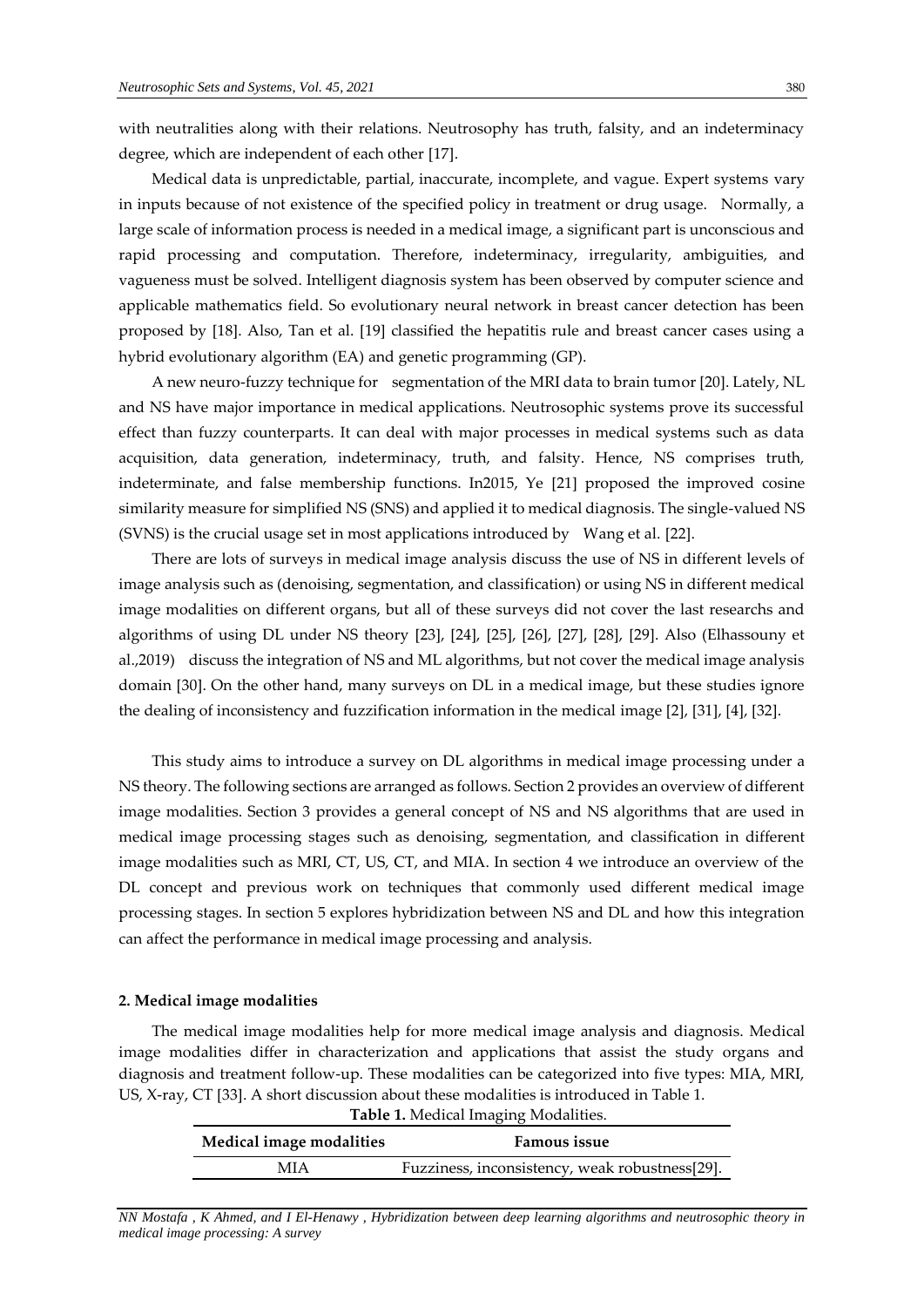| MRI   | Gaussian, Rician, Rayleigh[27]. |
|-------|---------------------------------|
| US.   | Gaussian, Speckle noise[27].    |
| X-Ray | Gaussian, Poisson[34].          |
|       | Speckle noise, gaussian noise,  |
| CT.   | salt and pepper noise[35].      |

## *2.1 Microscopic image analysis*

MIA is a good effect on converting to completely automatic analysis instead of the human observer. MIA Can carry a blood smear or any tissue of the human body [36]. MIA can help improve the diagnosis performance in various diseases. Many applications use MIA in processing techniques such as image enhancement, microscopic segmentation, cell classification, and White blood cell detection.

## *2.2 Magnetic resonance imaging*

MRI is essential in non-invasive diagnosis and is one of the most commonly and reliably used clinical situations. The most characterization of MRI that it can pick up soft tissue such as blood vessels, organs in the pelvis, the abdomen of (heart, liver, kidney). These cross-sectional images are taken by magnets and radio waves to form a slice of the human body.

MRI is safe for children and pregnant women because no radiation exposure also has high accuracy. On the other hand, MRI has a great sensitivity to a movement which affects the organs that involve movement. Additionally, MRI suffers from magnetic field distribution and patients cannot wear metallic devices such as pacemakers. Many applications of computer science using MRI such as tissue classification, liver diagnosis,3D tumor visualization [33].

## *2.3 Ultrasound*

The US transformed the echoes retrieving sounds into images, So the US cannot detect bone organs. Advantage of US is low cost, high resolution, no radiation, and widely available scan. But it is difficult to image lungs and bones resolution to be affected easily. A lot of applications are using US images such as pregnancy, breast cancer detection, liver and tumor diagnosis [33].

# *2.4 X-ray image*

X-rays are considered the most and oldest imaging types. X-ray images formed using electromagnetic radiation. Most X-ray applications are detecting problems with the skeletal system, diagnose cancer via mammography, gastric concerns, and dental problems detection [27].

## *2.5 Computed tomography*

Series of Cross-sectional images are formed using x-ray sensors. So, it can detect hard tissue such as bones. CT has a wide scan area so it can pick up blood vessels and brain, liver. CT has an advantage over MRI in that it has a short time of scan with high resolution. But it has limitations in tissue characterization, sensitivity, high cost, and high radiation. Many applications are using the CT image such as covide-19 detection, chest diagnostic, brain simulation, tumor detection [33].

## **3. Neutrosophic set in medical image analysis**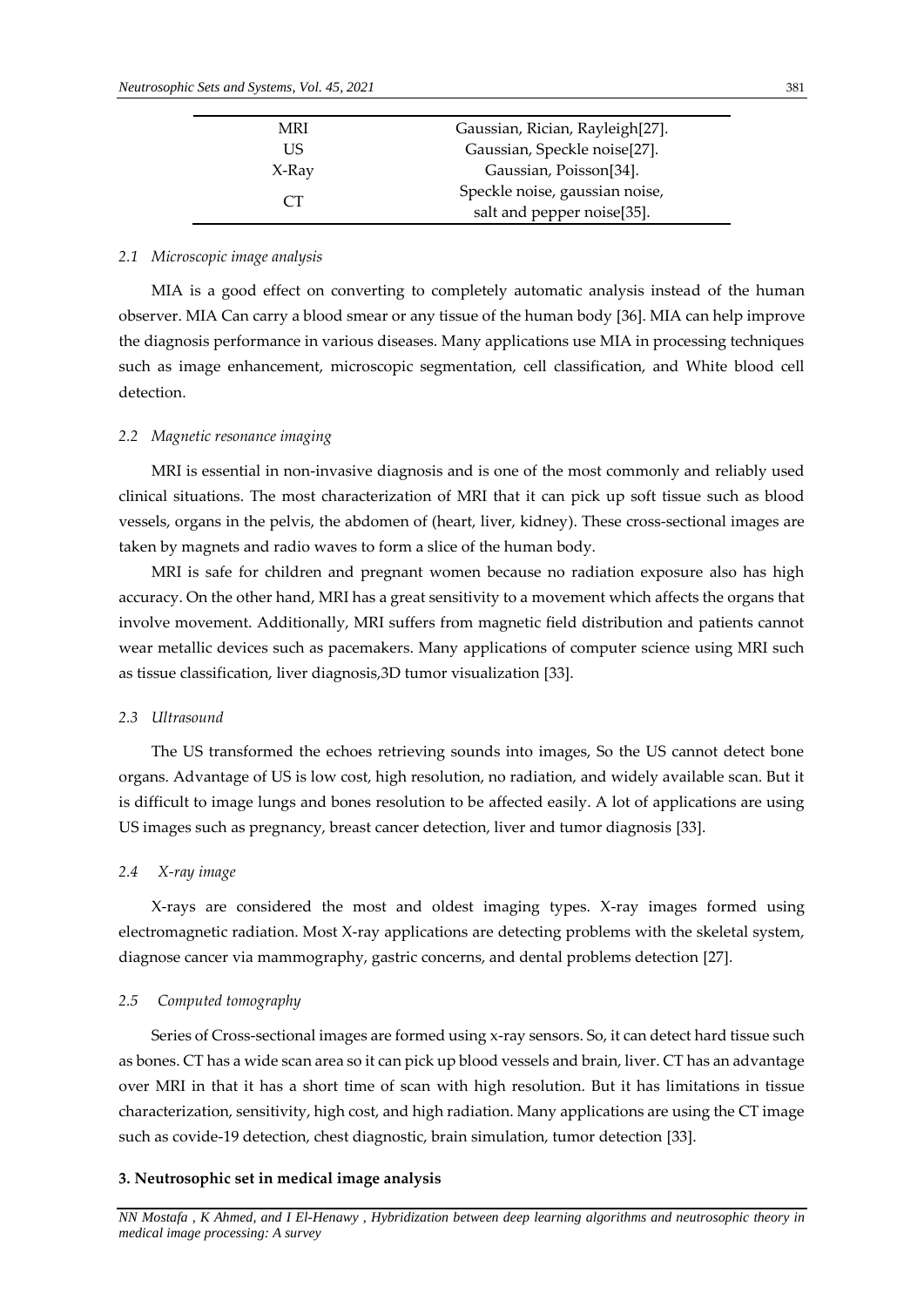Samarandache introduced neutrosophic in 1995 which is the generalization form of fuzzy [37]. Neutrosophy is the fundamental of neutrosophic probability, neutrosophic statistics, neutrosophic logic (NL), and (NS) [37]. The NS is the general concept of the classical sets, FS, interval-valued fuzzy set [38], IFS [39]. NS concept (A) in relation to its opposite (Anti-A) and the neutrality (Neut-A), which is not (A) nor (Anti-A). The (Neut-A) and (Anti-A) are mentioned as (Non-A). So concept (A) is neutralized and balanced by (Anti-A) and (Non-A) concepts [40].

NL defines three neutrosophic components: T, I, F for truth, false, and indeterminacy membership degree in <A>.NL can handle the uncertainty by providing extra domain I which increases the efficiency of dealing with uncertainty unlike FL [41]. NL is able to perform the difference between relative truth and absolute truth as well as between relative falsity and absolute falsity, so NL component (T, I, F) can be over-flooded over 1 or under-dried 0 [23].Commonly, some definitions are given for the NS as follows: [40, 42]

*Definition 1.* T, I and F are real standard or non-standard of  $]-0,1+[$  with

$$
supT = t\_sup, infT = t\_inf,
$$
  
\n
$$
supI = i - sup, infI = i_{inf}, supF = f_{sup}, infF = f_{inf, and n_{sup}} = t_{sup} + i_{sup} + f_{sup}, n_{inf} = t_{inf} + \cdots
$$
  
\n
$$
i_{inf} + f\_inf
$$

*Definition 2. (Neutrosophic image)* for U is universe, a neutrosophic image  $P_{NS}$  is characterized by subsets T, I and F. A pixel P in the image is defined as  $P(T, I, F)$ . Then, the pixel  $P(n,m)$  in the image domain is converted to NS image using the following equations:

$$
H_{NS}(n,m) = \{T(n,m), I(n,m), F(n,m)\}
$$
\n(1)

Where  $T(n,m)$ ,  $I(n,m)$  *and*  $F(n,m)$  probabilities of white, indeterminate, non-white sets:

$$
T(n,m) = \frac{\bar{g}(n,m) - \bar{g}_{min}}{\bar{g}_{max} - \bar{g}_{min}}\tag{2}
$$

$$
\bar{g}(n,m) = \frac{1}{w * w} \sum_{x=n-w/2}^{n+w/2} \sum_{y=m-w/2}^{m+w/2} g(x,y)
$$
 (3)

$$
I(n,m) = \frac{\delta(n,m) - \delta_{min}}{\delta_{max} - \delta_{min}} \tag{4}
$$

$$
\delta(n,m) = abs(g(n,m) - \bar{g}(n,m))
$$
\n(5)

$$
F(n,m) = 1 - T(n,m) \tag{6}
$$

Where  $g(n,m)$  is the intensity value of the pixel  $(n, m)$ ,  $\bar{g}(n, m)$  is the local mean value of  $g(n, m), \delta(n, m)$  is the absolute value of the difference between intensity  $g(n, m)$  and its local mean value  $\bar{g}(n, m)$  [23].

*Definition 3. (Neutrosophic image entropy*) The gray image entropy measures the distribution of intensities. Maximum entropy value implies for equal intensities probability and small entropy implies for non-uniform intensity distribution [23]. The NS image entropy defined as the summation of the entropies of three subsets T, I and F, which is given by:

$$
E_{NS} = E_T + E_I + E_F \tag{7}
$$

$$
E_T = -\sum_{i=\min\{T\}}^{\max\{T\}} P_T(i) \ln P_T(i)
$$
\n(8)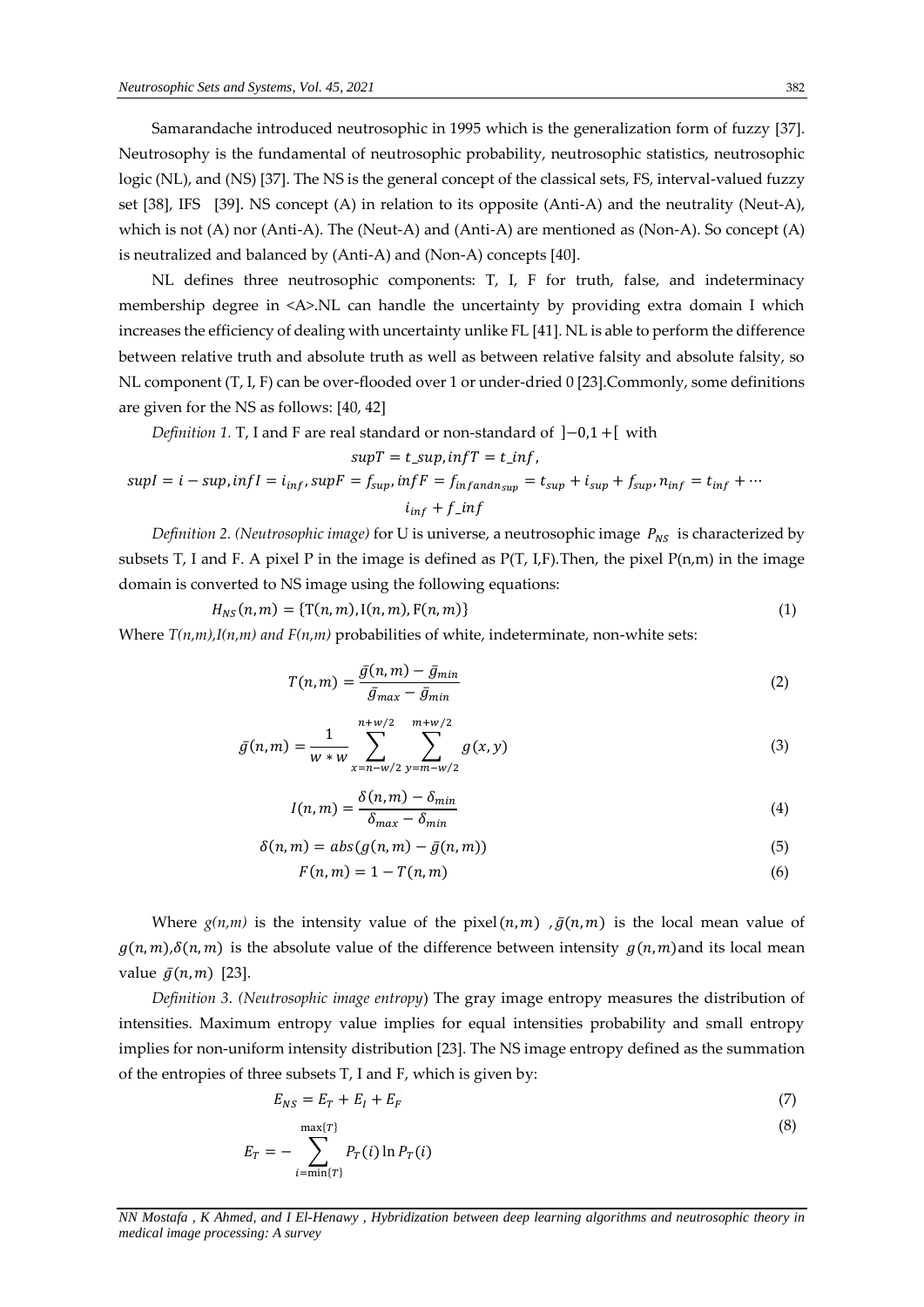$$
E_I = -\sum_{i=\min\{I\}}^{\max\{I\}} P_I(i) \ln P_I(i) \tag{9}
$$

$$
E_F = -\sum_{i=\min\{F\}}^{\max\{F\}} P_F(i) \ln P_F(i)
$$
 (10)

where,  $E_T$ ,  $E_I$  and  $E_F$  are the entropies of sets *T*, *I* and *F*, respectively. Also,  $P_T(i)$ ,  $P_I(i)$ ,  $P_F(i)$  are the probabilities in *T*, *I* and *F*; respectively. Commonly,  $E_T$  and  $E_F$  are used to measure the distribution of the elements in NS, and  $E_I$  is evaluated to measure the indeterminacy distribution.

Recently NL and NS had major importance in the medical domains. Neutrosophic systems are noticed to be more successful than fuzzy systems. NS can deal with indeterminacy in medical information which makes it more generalization than FS [23]. NS provides approximate the connection between modern medical image analysis and fuzzy approaches. It improves performance in different medical systems processes such as acquisition, generation, sorting. Therefore, the NS has an independent (T, I, F) membership function. Lately, Ye [21] used the cosine function, SVNS, and interval neutrosophic cosine similarity to propose cosine similarity measures for SNSs for medical analysis issues. Afterward, the weighted cosine similarity measures of SNSs were used. Wang et al. [22] proposed a SVNS, which is the main example of NS for most applicable applications. Research of NS in medical diagnosis cover many problems are in different image modalities and different tasks such as denoising, clustering, classification.

#### *3.1. Neutrosophic set in medical image denoising*

Generally, the medical image consists of noises, these noises are kind of intermediate information. Removing noises from the medical images is an important research area in computer science. Dealing with indeterminacy in images under the NS theory helping in reaching better performance during the image preprocessing stage [43]. Many approaches rely on NS for reducing salt and pepper, speckle, rician, and gaussian noise are listed in Table 2.

In 2011 Mohan et al. [44] proposed a filter to remove noise from MRI image by converting it to NS domain. Then obtain the membership values of T, I, F. The  $\gamma$ -median filter used to decrease the indeterminacy entropy. This approach compared with the median filter and NLM filer and shows superior results. An extension for this study applies  $\omega$  – wiener filter on MRI image [45]. Also, the same author expanded the study on nonlocal NS (NLNS) [46]. The results show superior result for  $\omega$ – wiener with higher PSNR.

In 2012 Koundal et al. [47] applied Kuan filter and Lee filter on US image. An extension to this study [48] use Gamma variation on neutrosophic domain to improve image quality. The same author proposed a Nakagami distribution method based on NS. The results show superior results to Nakagami distribution approach based on NS.

Another contribution on RGB image in [49] aimed to improve the quality of image based on NSS. Another study on NSS in [50] on liver image. the results shows higher PSNR to [50] but [49] improve the contrast of image more better. Another contribution improved the NLM using the weighted function based on NL to enhance US image. Furthermore Ashour et al. [26] introduce a novel method for dermoscopic image denoising based on OIF which aims to optimize the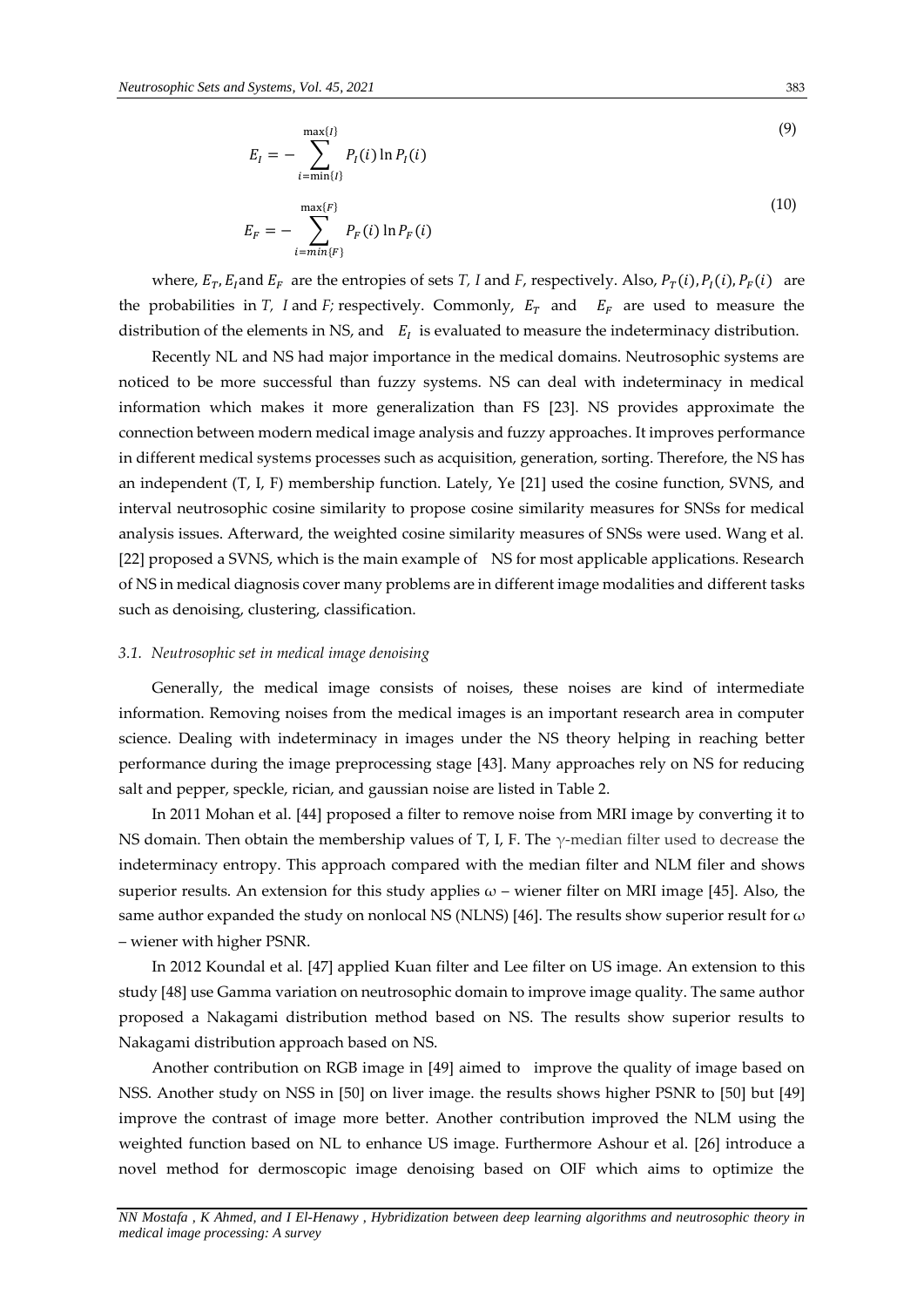indeterminacy filter using GA. Also, Nasef et al. [51] improve the dark area in skeletal image based on NS and SSA under multi-criteria.

| <b>Authors</b>                             | Modality   | Data                                                             | <b>Noise</b>                                                    | Gray<br>/RGB | Denoising<br>Method                                     | Metric                                                                                                |
|--------------------------------------------|------------|------------------------------------------------------------------|-----------------------------------------------------------------|--------------|---------------------------------------------------------|-------------------------------------------------------------------------------------------------------|
| Mohan et<br>al. (2011)<br>$[44]$           | <b>MRI</b> | MRI brain<br>(axial,<br>Sagittal)                                | Rician                                                          | Gray         | $\gamma$ -median                                        | PSNR <sup>*</sup> (Axial,<br>Sagittal)=<br>(19.90, 19.11)                                             |
| Mohan et<br>al. (2012)<br>$[45]$           | <b>MRI</b> | Axial MRI<br>brain                                               | Rician                                                          | Gray         | $\omega$ – wiener                                       | SSIM <sup>+</sup> =0.9682<br>PSNR=24.08<br>QILV <sup>1=0.9882</sup><br><b>SNR</b> <sup>§</sup>        |
| Koundal et<br>al. (2012)<br>$[47]$         | <b>US</b>  | Thyroid                                                          | Speckle                                                         | Gray         | Kuan filter<br>and<br>Lee filter                        | (Lee)=17.5375<br>SNR (Kuan)<br>$=17.0408$<br>$EPII$ (Lee) =<br>0.7858<br><b>EPI</b><br>(Kaun)=0.7599  |
| Mohan et<br>al. (2013)<br>$[46]$           | <b>MRI</b> | Axial MRI<br>brain                                               | Rician                                                          | Gray         | nonlocal<br>NS (NLNS)<br>and $\omega$ –<br>wiener       | PSNR=23.92<br>SSIM=0.9254                                                                             |
| Koundal et<br>al. (2016)<br>$[48]$         | <b>US</b>  | Thyroid<br>image                                                 | Synthetic<br>Speckle                                            | Gray         | <b>Based</b><br>on gamma<br>distributio<br>n            | $UQI^{  }=0.8606$<br>$FSIM^*=0.8790$<br>$EPI = 0.8718$<br>$MSSIM^{**}=0.809$<br>9<br>$VIF^* = 0.3565$ |
| Koundal et<br>al.2018 [52]                 | <b>US</b>  | Thyroid<br>image                                                 | Synthetic<br>Speckle                                            | Gray         | <b>Based</b><br>on<br>Nakagami<br>distributio<br>n      | $UQI = 0.8606$<br>$EPI = 0.8813$<br>MSSIM=0.813<br>9<br>$VIF = 0.3771$                                |
| Shahin et al.<br>$(2018a)$ [49]            | <b>MIA</b> | blood smear<br>images (3327<br>of different<br>types of<br>WBCs) | illuminatio<br>n, contrast,<br>and color<br>balance<br>problems | RGB          | Neutrosop<br>hic<br>similarity<br>score(NSS)<br>scaling | Cost Time<br>(Sec per<br>image) from<br>$0.276$ s to $0.96$<br>S                                      |
| Rahimizade<br>h et al.<br>(2019)<br>$[53]$ | <b>US</b>  | Different<br>organs                                              | Speckle                                                         | Gray         | Weighted<br>function +<br>(NLM)<br>filter               | SNR in noise<br>level 0.4=53.36<br>SSIM for noise<br>level<br>$0.4 = 0.9514$                          |
| Bharti et<br>al.(2020)<br>$[50]$           | US         | Liver                                                            | Speckle                                                         | Gray         | (NSS)                                                   | PSNR=<br>34.18±1.80×10-<br>1                                                                          |

**Table 2**. Different medical image denoising methods using the NS theory.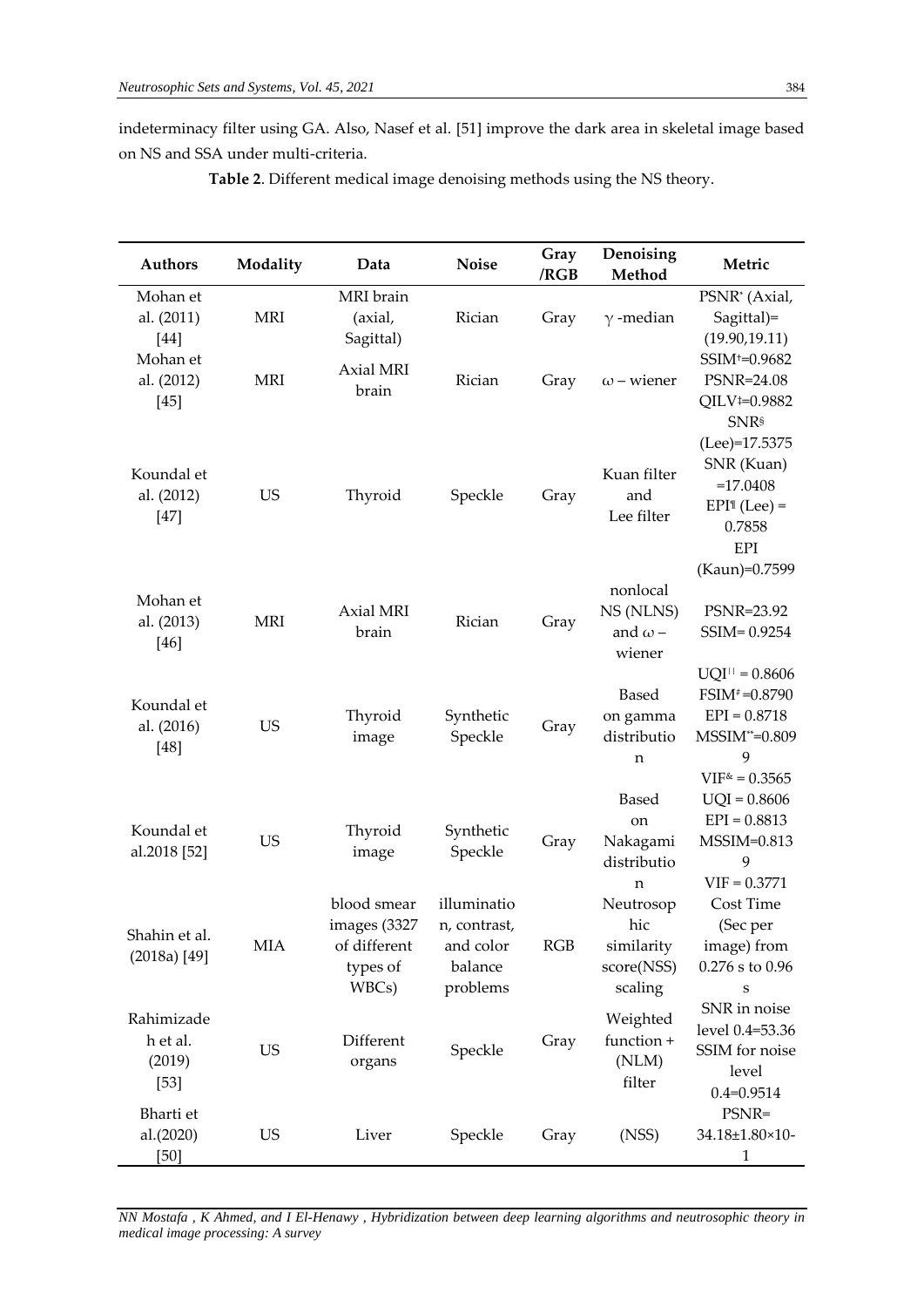|                                  |                              |                                                                                               |                       |               |                                                                                    | AMBE&&=                                                                                             |
|----------------------------------|------------------------------|-----------------------------------------------------------------------------------------------|-----------------------|---------------|------------------------------------------------------------------------------------|-----------------------------------------------------------------------------------------------------|
|                                  |                              |                                                                                               |                       |               |                                                                                    | $0.0326 \pm 9.87 \times 10$                                                                         |
|                                  |                              |                                                                                               |                       |               |                                                                                    | $-3$                                                                                                |
|                                  |                              |                                                                                               |                       |               |                                                                                    | $EPI=$                                                                                              |
|                                  |                              |                                                                                               |                       |               |                                                                                    | $0.9687 \pm 2.1 \times 10$ -                                                                        |
|                                  |                              |                                                                                               |                       |               |                                                                                    | 3                                                                                                   |
|                                  |                              |                                                                                               |                       |               |                                                                                    | $UIQI' =$                                                                                           |
|                                  |                              |                                                                                               |                       |               |                                                                                    | 0.9757±1.17×10                                                                                      |
|                                  |                              |                                                                                               |                       |               |                                                                                    | $-2$                                                                                                |
|                                  |                              |                                                                                               |                       |               |                                                                                    | $MS-SSIM^{\wedge}$ =                                                                                |
|                                  |                              |                                                                                               |                       |               |                                                                                    | 0.9996±1.63×10                                                                                      |
|                                  |                              |                                                                                               |                       |               |                                                                                    | $-4$                                                                                                |
| Ashour et<br>al.<br>(2019)[26]   | Dermoscop<br>ic              | 20 randomly<br>selected<br>images<br>(Internationa<br>1 Skin<br>Imaging<br>Collaboratio<br>n) | synthetic<br>Gaussian | Gray          | Optimized<br>indetermin<br>acy filter<br>$(OIF) +$<br>genetic<br>algorithm<br>(GA) | SNR=27.75<br>PSNR=31.47<br>MSE <sup>++</sup> =57.86<br>$RMSE^{\circ} = 7.18$                        |
| Nasef et al.<br>(2020)<br>$[51]$ | Skeletal<br>scintigraph<br>y | Data<br>collected<br>from<br>Menoufia<br>University<br>Hospital in<br>Egypt                   | Dark<br>regions       | Gray<br>level | Salp<br>Swarm<br>algorithm<br>(SSA)<br>under<br>multi-<br>criteria                 | Results show<br>that<br>implementatio<br>n achieves<br>better<br>performance<br>in most<br>criteria |

*Key of Table 2***: \*** Peak-signal-to-noise ratio, **†** Structural Similarity index, **‡** Quality Index based on local variance, § Signal-to-noise ratio, **¶** Edge preservation index, **||** Universal quality index, **#** Visual information fidelity, **\*\*** Multi-scale structural similarity index metric , **&** Visual information fidelity , **&**Absolute mean brightness error , **^** universal image quality index , **^^** Multi-scale structural similarity, **++** Mean squared error , ° The root of mean squared error

#### *3.2. Neutrosophic sets in medical image clustering and segmentation*

In computer vision Clustering means several grouped objects that are related in common members. On the other hand, segmentation in medical image separate object from the background so the image is separated into non-overlapping various regions. Clustering and segmentation are crucial processes in medical image diagnosis [23]. There are various approaches that use to segment and cluster the medical image using the NS theory in many medical applications as in Table 3.

Shahin et al. [54] proposed a new method for WBC segmentation using multi-scale similarity measure based on NS domain. This approach is obtained on RGB public dataset. Another proposed on RGB image, Ashour et al. [55] proposed a segmentation method on WBC image. This approach aims to detect blood cell by first using canny edge detector and then circular Hough transform (CHT) based on NS domain. Finally, K-means detect nuclei in blood cell image.

A study on dental image segmentation aimed to increase the accuracy in x-ray image by introducing a new fuzzy clustering methods based on NS orthogonal matrix [56]. Furthermore,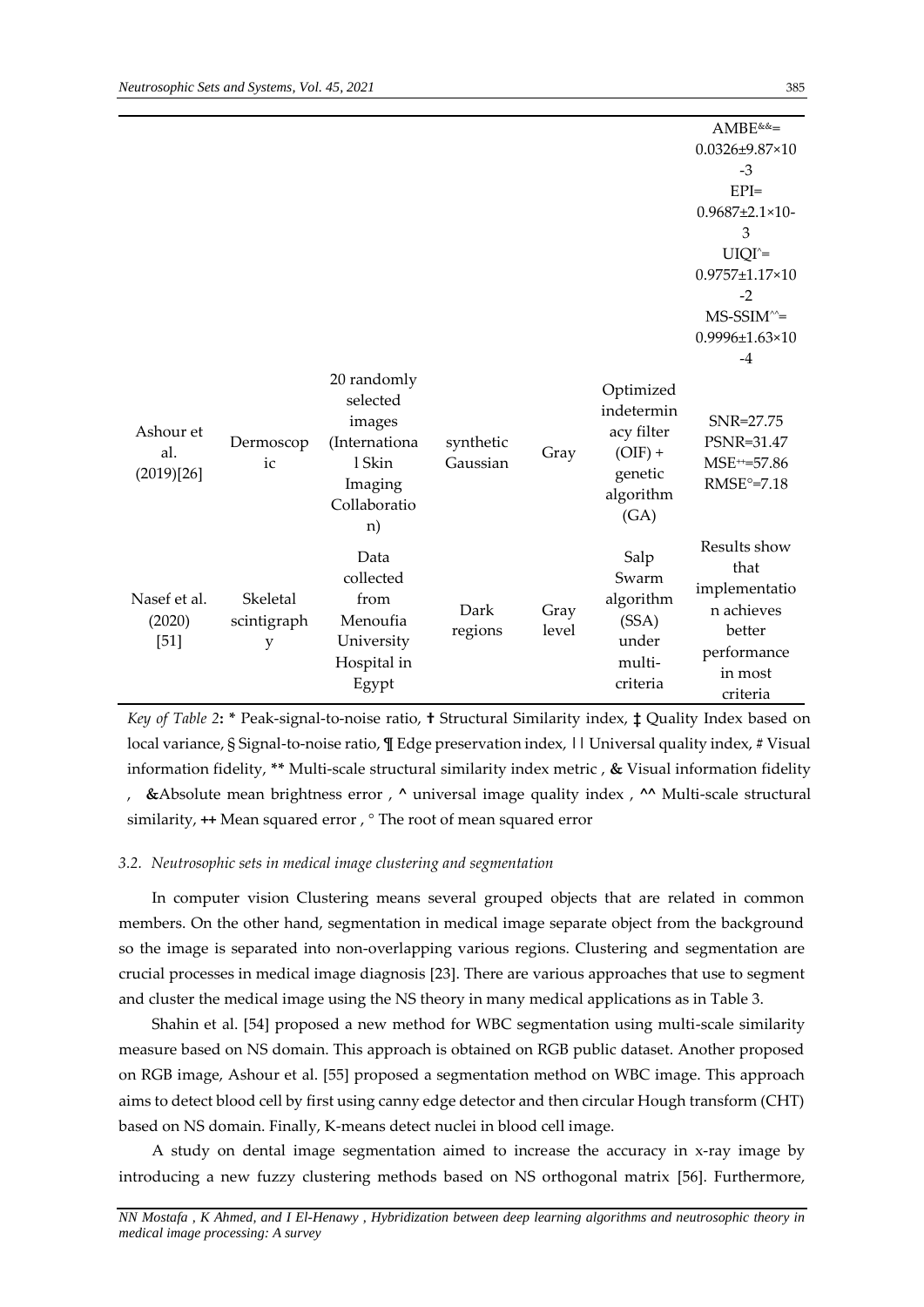Ashour et al. [57] proposed an approach on dermoscopic grayscale image based on clustering histogram. The histogram clustering method aims to determine the needed number of clusters in NS c-means.

On breast cancer segmentation, Lotfollahi et al. [58] proposed a new method based on active contour to detect the tumor outline. Then the initial contour is defined depending on intensity and NS feature. Another study on breast cancer CT image, by first transform the CT image to NS domain. Then apply RGI segmentation algorithm for lesion segmentation [59]. Guo et al. [60] introduced an approach for Skin lesion segmentation based on NCM and KGC. This approach shows superior result than using KGC only or traditional GC.

In brain tumor segmentation Palanisamy et al. [61] introduced the integration between NS and FCM and optimizing the clustering using modified PSO. Another contribution on brain tumor segmentation, by Singh [62] proposed a T2NS method for selecting multi adaptive threshold to segment brain lesions. This approach shows superior results on neutrosophic-based adaptive threshold. Also, Tufail et al. [63] proposed a method to extract ROI under NS domain based on modified s-function.

In Parkinson's disease, Singh [64] proposed methods based on neutrosophic based adaptive threshold for segmentation. This approach aimed to solve two problems, first is the gray and white boundaries, second unclear gray regions. An expand for this work, which composed of two parts NEBCA for segmentation and HSV color system for better representation.

| <b>Authors</b>                        | Modality    | Organ         | Gray/<br>RGB  | <b>Methods</b>                                                                                    | <b>Evaluation metric</b>                                                                                                        |
|---------------------------------------|-------------|---------------|---------------|---------------------------------------------------------------------------------------------------|---------------------------------------------------------------------------------------------------------------------------------|
| Shahin et al.<br>(2018b)<br>$[54]$    | <b>MIA</b>  | <b>WBC</b>    | RGB           | multi-scale<br>similarity<br>measure                                                              | Precision=97.2%                                                                                                                 |
| Ali et al.<br>(2018)<br>$[56]$        | x-ray       | Dental        | Gray<br>level | NS orthogonal<br>principle                                                                        | Davies-Bouldin<br>$=10.562$<br>Simplified silhouete<br>width criterion<br>$(SSWC)=0.941$<br>Visibility metric<br>$(VM)=484.002$ |
| Ashour et al.<br>(2018)<br>$[57]$     | Dermoscopic | skin lesion   | Gray<br>level | Histogram-<br>based<br>clustering<br>estimation<br>(HBCE) and<br>neutrosophic<br>c-means<br>(NCM) | Accuracy= 96.3%                                                                                                                 |
| Lotfollahi et<br>al. (2018)<br>$[58]$ | <b>US</b>   | <b>Breast</b> | Gray<br>level | Active contour<br>models                                                                          | True positives<br>$(TP)=95%$<br>False positives<br>$(FP)=6%$<br>Similarity scores=90%                                           |

**Table 3.** Different medical image segmentation/clustering methods using the NS theory.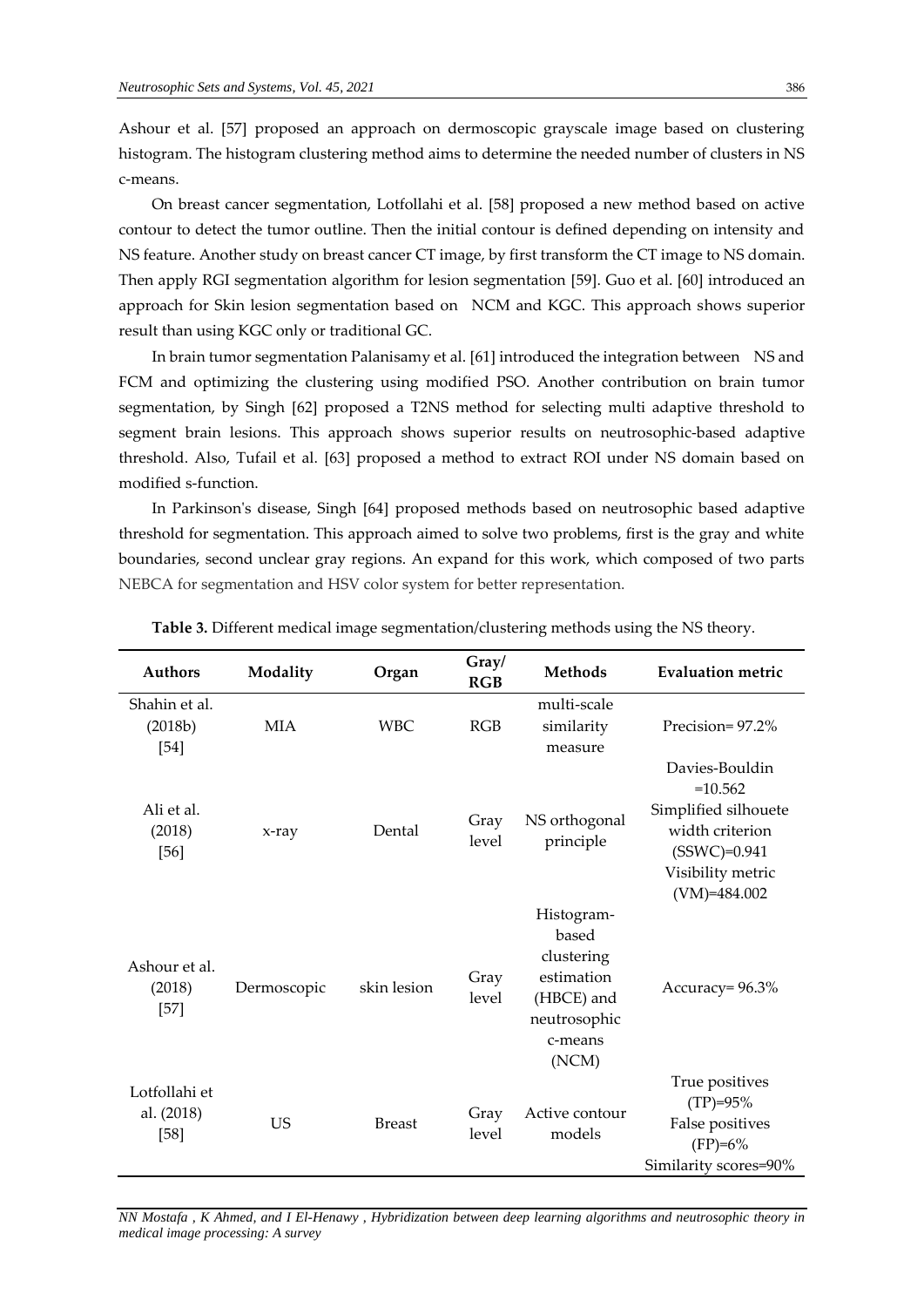÷

| . Lee et al.<br>(2018)<br>$[59]$    | <b>CT</b>             | <b>Breast lesion</b>        | Gray<br>level | RGI integrated<br>with NS                                                                         | Dice coefficient (DC)<br>$=0.82$<br>$AUC = 0.8$                                                                                                                                                    |
|-------------------------------------|-----------------------|-----------------------------|---------------|---------------------------------------------------------------------------------------------------|----------------------------------------------------------------------------------------------------------------------------------------------------------------------------------------------------|
| Guo et al.<br>(2019)<br>[60]        | Dermoscopic<br>images | Skin lesion<br>segmentation | Gray<br>level | (NCM) and<br>kernel graph<br>cut(KGC)                                                             | Accuracy= 97.41%<br>$DC = 93.27\%$<br>Jaccard similarity<br>coefficients $(JAC)$ =<br>87.78%<br>Sensitivity=99.21%                                                                                 |
| Ashour et al.<br>(2019)<br>$[55]$   | <b>MIA</b>            | <b>WBC</b>                  | RGB           | Canny<br>detector,<br>circular<br>Hough<br>transform<br>(CHT) and k-<br>means<br>Fuzzy C-mean     | Accuracy=98.44%<br>DC=93.10%<br>JAC=87.14%<br>Sensitivity=95.08%                                                                                                                                   |
| Palanisamy<br>et al. (2019)<br>[61] | <b>MRI</b>            | Brain tumor                 | Gray<br>level | (FCM)<br>clustering<br>guided with a<br>modified<br>particle<br>swarm<br>optimization             | Sensitivity=95.43%<br>Specificity=98.58%<br>$IAC = 87.56\%$<br>$DC = 94.32\%$                                                                                                                      |
| Singh<br>(2020)<br>$[64]$           | <b>MRI</b>            | Parkinson's<br>disease      | Gray<br>level | (PSO)<br>Adaptive<br>threshold and<br>neutrosophic<br>entropy based                               | Result for testing data<br>PSNR=62.99<br>$MSE = 0.10$<br>SSIM=0.7006                                                                                                                               |
| Singh<br>(2020)<br>$[65]$           | MRI                   | Parkinson's<br>disease      | Gray<br>level | neutrosophic-<br>entropy based<br>clustering<br>algorithm<br>(NEBCA), and<br>HSV color<br>system. | (Result of HSV color<br>system based on<br>testing set)<br>standard deviation<br>$(SD)=13885000$<br>total neutrosophic<br>entropy information<br>$(TNEI) = 323670$                                 |
| Singh<br>(2021)<br>$[62]$           | MRI                   | Brain tumors                | Gray<br>level | Type-2 NS<br>(T2NS)<br>entropy and<br>multiple<br>threshold                                       | Result of sets (Set I,<br>Set II and Set III)<br>JAC=97.07%, 97.92%<br>,97.13%<br>Correlation<br>coefficients=0.9638,<br>0.9610, 0.9610<br>Uniformity measures<br>$= 0.9624, 0.9633$ and<br>0.9660 |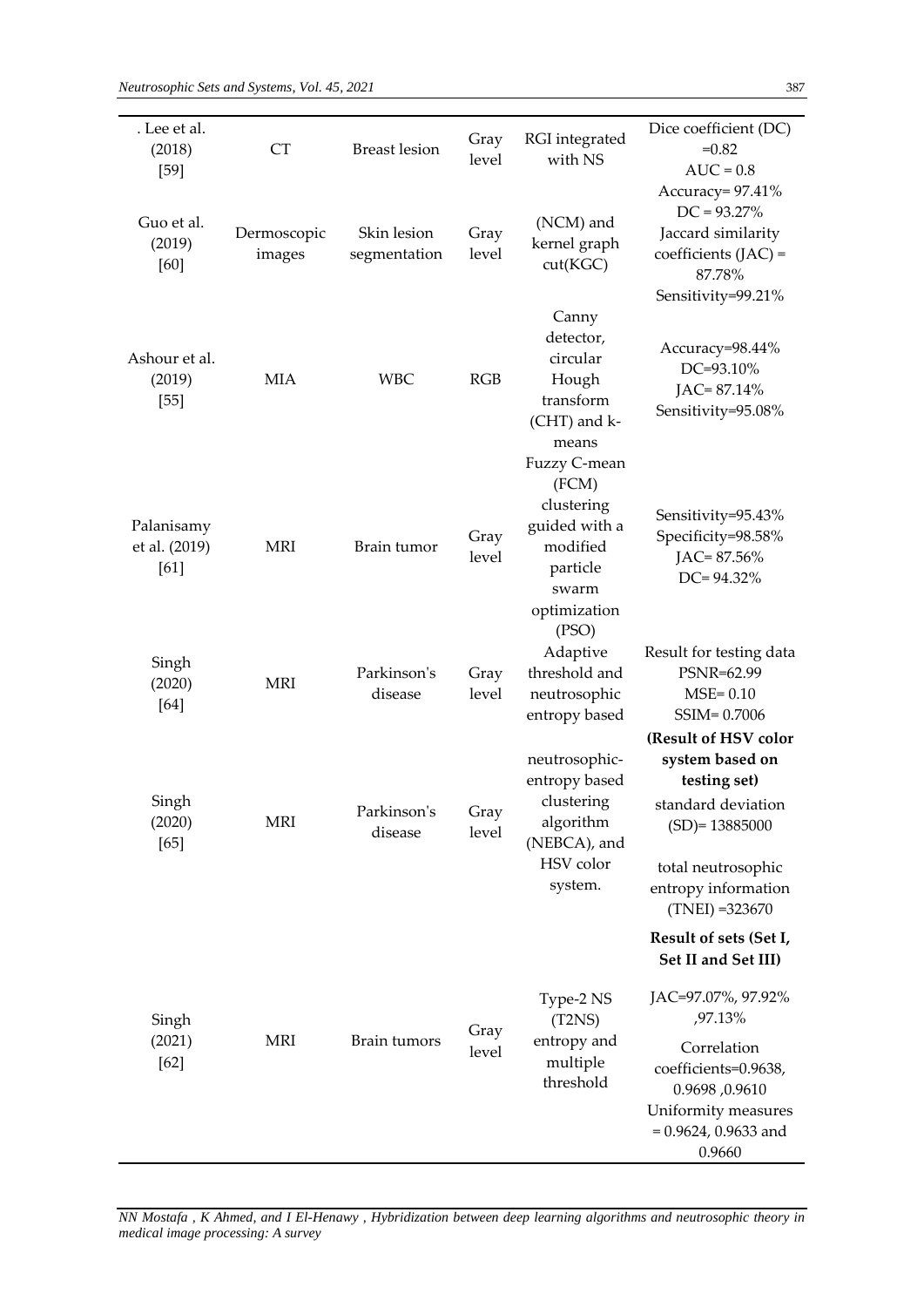| Tufail et al.<br>(2021)<br>[63] | MRI | Detect ROI<br>Brain tumor | Gray<br>level | ROI in tumor<br>images extract<br>using S-<br>function | Sensitivity=98%, false<br>negative $(FN) = 1.5\%$ |
|---------------------------------|-----|---------------------------|---------------|--------------------------------------------------------|---------------------------------------------------|
|---------------------------------|-----|---------------------------|---------------|--------------------------------------------------------|---------------------------------------------------|

## *3.3. Neutrosophic sets in medical image classification*

NS classification is achieving success because of its use of simple procedures. The NS classifier utilizes NL to manage the gain noise and indeterminacy. We summarized all studies in Table 4.

Xian et al.[66] introduced neutrosophic subset and neutrosophic connectedness. This approach showed it's results on breast US images with superior performance than fuzzy connectedness. Moreover, Gaber et al.[67] proposed a segmentation and classification approach for thermogram image. in segmentation, an integration between NS and FCM was introduced. In classification, a SVM is used to normal or abnormal regions. Another study proposed a SVM as classifier by combining texture and morphological features.

**Table 4**. Different medical image classification methods using the NS theory.

| Author           | Year   | Modality   | Task          | Method using NS           |
|------------------|--------|------------|---------------|---------------------------|
| Xian et al.[66]  | (2014) | US         | <b>Breast</b> | Neutro-Connectedness      |
| Gaber et al.[67] | (2015) | Thermogram | <b>Breast</b> | Fast fuzzy c-means (FFCM) |
| Amin et al. [68] | (2016) | US         | <b>Breast</b> | NS score                  |

# **4. Deep learning in medical image analysis**

DL has great success over traditional ML algorithms. Neural networks (NN) are the key foundation for DL. It is implemented with more than two layers to permit non-linear operations, Which makes it widely used in medical image Denoising and clustering, segmentation, and classification phases [23].

Learning strategies are divided into supervised, semi-supervised, and unsupervised algorithms. SL has a labeled data that intends to learn the function of given data, Semi-supervised learning (SSL) intends to learn unlabeled data points using knowledge learned from labeled data. Unsupervised learning (USL) has not any label data, so its objective is to deduce the real structure present with a group of the data point.

At Present, CNN and RNN are widely utilized in medical image diagnosis as (SL). On the other hand, the Auto-encoder (AE), Restricted boltzmann machine (RBM), and DBN are widely used as (USL)or (SSL). In the following Table 5. there is a brief on Different DL architectures [23]. Koundal et al.2018 [52].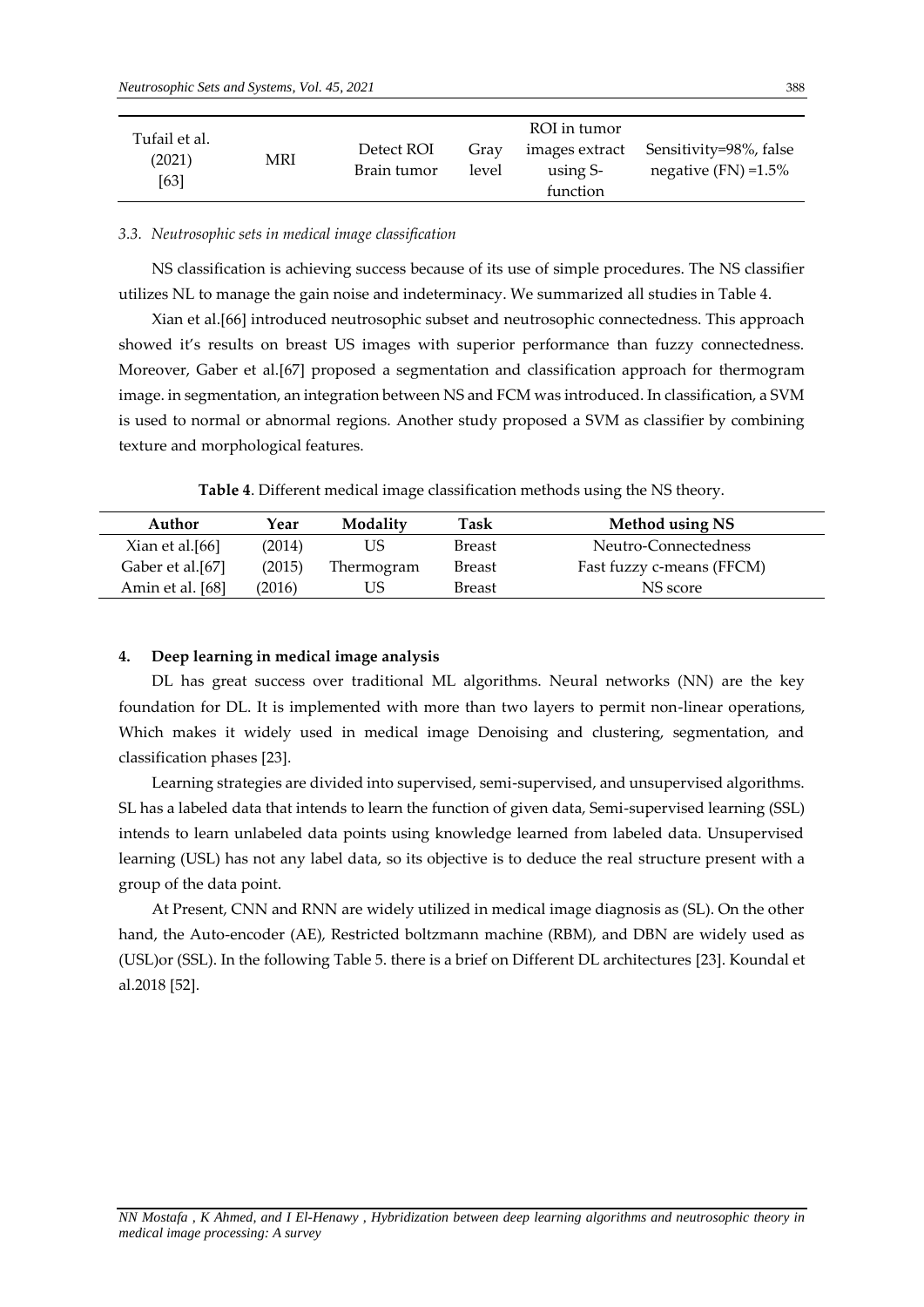| <b>SL</b>    |                                                   |                                                                                     |                                                                      |  |  |
|--------------|---------------------------------------------------|-------------------------------------------------------------------------------------|----------------------------------------------------------------------|--|--|
| Architecture | <b>Variants</b>                                   | Main feature                                                                        | Main problem                                                         |  |  |
| <b>CNN</b>   | LeNet<br>Alexnet<br>VGGnet<br>Resnet<br>GoogleNet | -parameter sharing<br>-spatial relationship                                         | Require labeled data and<br>large scale of data                      |  |  |
| <b>RNN</b>   | <b>LSTM</b>                                       | -parameter sharing<br>-recurrent connections                                        | -Vanishing / exploding<br>gradient problem                           |  |  |
|              |                                                   | <b>USL</b> or SSL                                                                   |                                                                      |  |  |
| Architecture |                                                   | Main features                                                                       | Main problem                                                         |  |  |
| AE           |                                                   | -Has unidirectional connection<br>- Greedy strategy is implemented in each<br>layer | Require a pretrained<br>phase                                        |  |  |
| <b>RBM</b>   |                                                   | More general than DBN where all edges<br>are indirect                               | <b>Cannot Optimizing</b><br>parameters during large<br>scale of data |  |  |
| <b>DBN</b>   | Is probabilistic generative model with an<br>RBM. |                                                                                     | High computation<br>Training process results<br>from initialization  |  |  |

**Table 5.** Different DL architecture in SL, SSL, and USL

# *4.1. DL in medical image denoising*

One of famous medical noisy image is additive white noisy images which can be salt and pepper, gaussian, and poison noisy images. Also, real noisy image is considered one of denoising problem as it comprises blurry and false image artifacts.in the other hand, there is a need for DL technique to overcome the real complex and noise which results from image corruption. Sometimes the images consist of hybrid types of noises [69].Some of DL techniques to solve noisy image problem follows in Table 6.

| Table 6. DL techniques in medical image denoising. |  |  |
|----------------------------------------------------|--|--|
|                                                    |  |  |
|                                                    |  |  |

| Ref.                        | Method                                                                          | <b>Modalities</b> | <b>Noise</b>                   |
|-----------------------------|---------------------------------------------------------------------------------|-------------------|--------------------------------|
| Ma et al.<br>(2018)<br>[70] | conditional Generative<br>adversarial network (cGAN)                            | Retinal OCT       | Speckle (Edge<br>preservation) |
| Meng et<br>al.(2020)[71]    | <b>CNN</b>                                                                      | CT <sup>-</sup>   | Low-dose CT imaging            |
| Chai et<br>al.(2019)[72]    | hierarchical deep generative<br>adversarial networks (HD-<br>GAN <sub>s</sub> ) | CT <sup>-</sup>   | Low-dose CT imaging            |
| Jifara et al.<br>(2019)[73] | CNN using residual learning                                                     | x-ray             | Poison                         |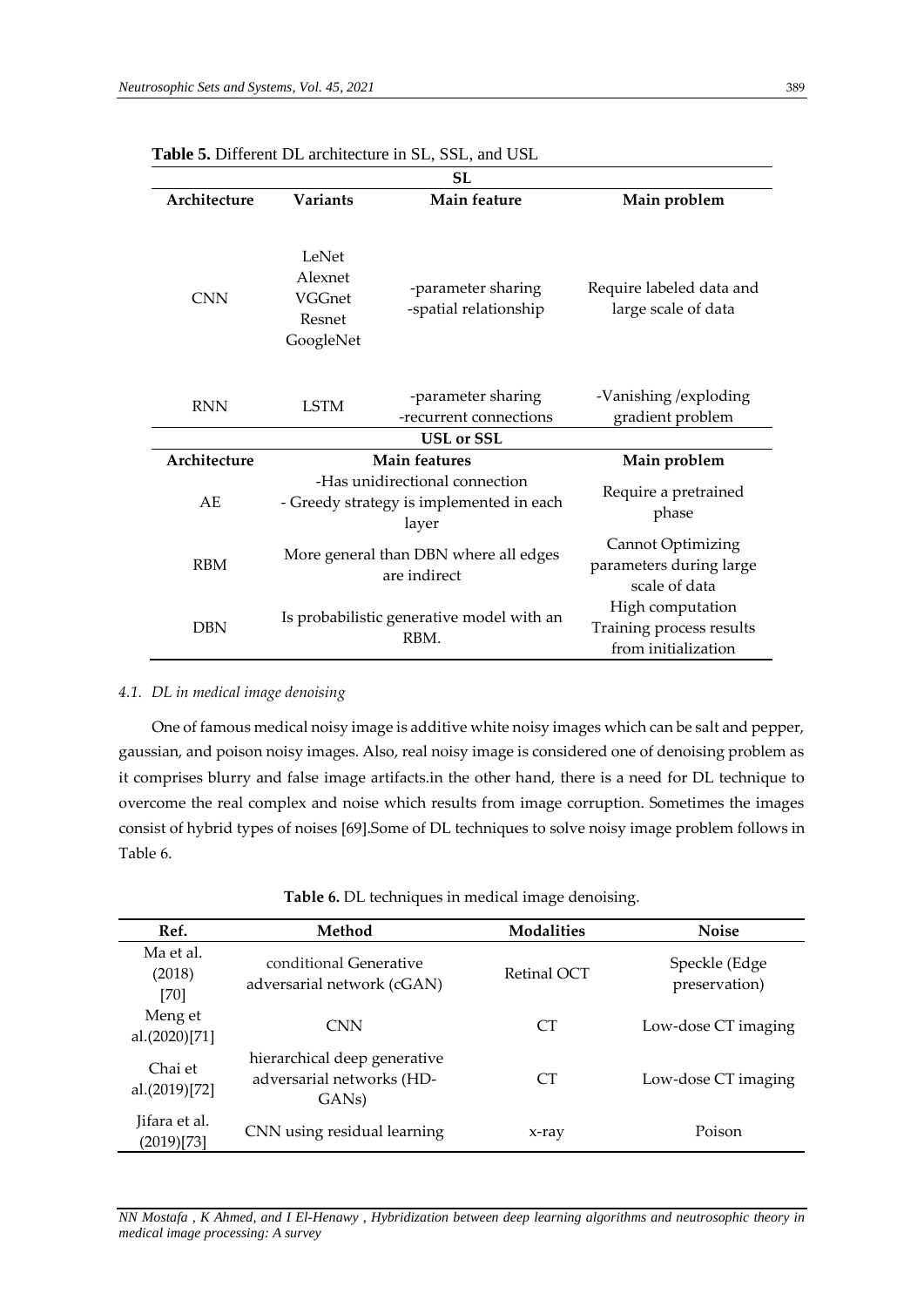| Gholizadeh-   |                             |              |          |
|---------------|-----------------------------|--------------|----------|
| Ansari et     | CNN using residual learning | $CT$ , x-ray | Low dose |
| al.(2018)[74] |                             |              |          |

*4.2. Deep learning in medical image clustering and segmentation*

Lesions and organs segmentation is an important area in DL. Some semantic segmentation research works have been done over various segmentation modalities and organs are shown in Table 7.

| Table 7. DL techniques in medical segmentation. |                  |              |                                                                       |  |  |
|-------------------------------------------------|------------------|--------------|-----------------------------------------------------------------------|--|--|
| <b>Authors</b>                                  | Modality         | Organ        | <b>Methods</b>                                                        |  |  |
| Konstantinos et al. (2017)<br>$[75]$            | <b>MRI</b>       | brain        | 3D FCNN, CRF                                                          |  |  |
| Zilly et al. (2017) [76]                        | Retinal<br>image | Glaucoma     | Simple CNN, sequential learned to use<br>boosting.                    |  |  |
| Abdel-Basset et al. (2021)<br>$[77]$            | CT               | $Covid-19$   | Implement FSS-2019-nCov<br>architecture based on Few-shot<br>learning |  |  |
| Chen et al. (2021)<br>[78]                      | $X-ray$          | Dental       | (MSLPNet)<br>multi-scale location perception<br>network               |  |  |
| Ding et al. (2021)<br>[79]                      | <b>MRI</b>       | <b>Brain</b> | Informed DL segmentation (FI-DL-<br>Seg) network                      |  |  |

*4.3. Deep learning in medical image classification*

DL shows precedence success in image classification. CNN is the most used architecture since the propositions of Alexnet 2012 by [8]. Which becomes the beginning of many architectures depending on CNN such as GoogleNet, VGG, and Resnet. Many studies show its effort in DL in medical image classification shows in Table 8.

| Author           | Year | Modality                | Task                 | Method         |
|------------------|------|-------------------------|----------------------|----------------|
|                  |      |                         |                      |                |
| Pinaya et al.    | 2016 | <b>Brain</b>            | Schizophrenia<br>DBN |                |
| [80]             |      | morphography            |                      |                |
| Fu et al. [81]   | 2018 | Retinal                 | Glaucoma             | M-Net          |
| Zhang et al.[82] | 2019 | Different<br>modalities | Multi-               |                |
|                  |      |                         | classification       | Multiple DCNNs |
|                  |      |                         | task                 |                |
| Wang et al. [83] | 2020 | CТ                      | Liver                | CNN            |

**Table 8.** DL techniques in medical image classification.

# **5. Deep learning in medical image analysis using NS theory**

Some studies show results of NS integration with DL algorithms in medical images analysis with explores in this section and in the following Table 9.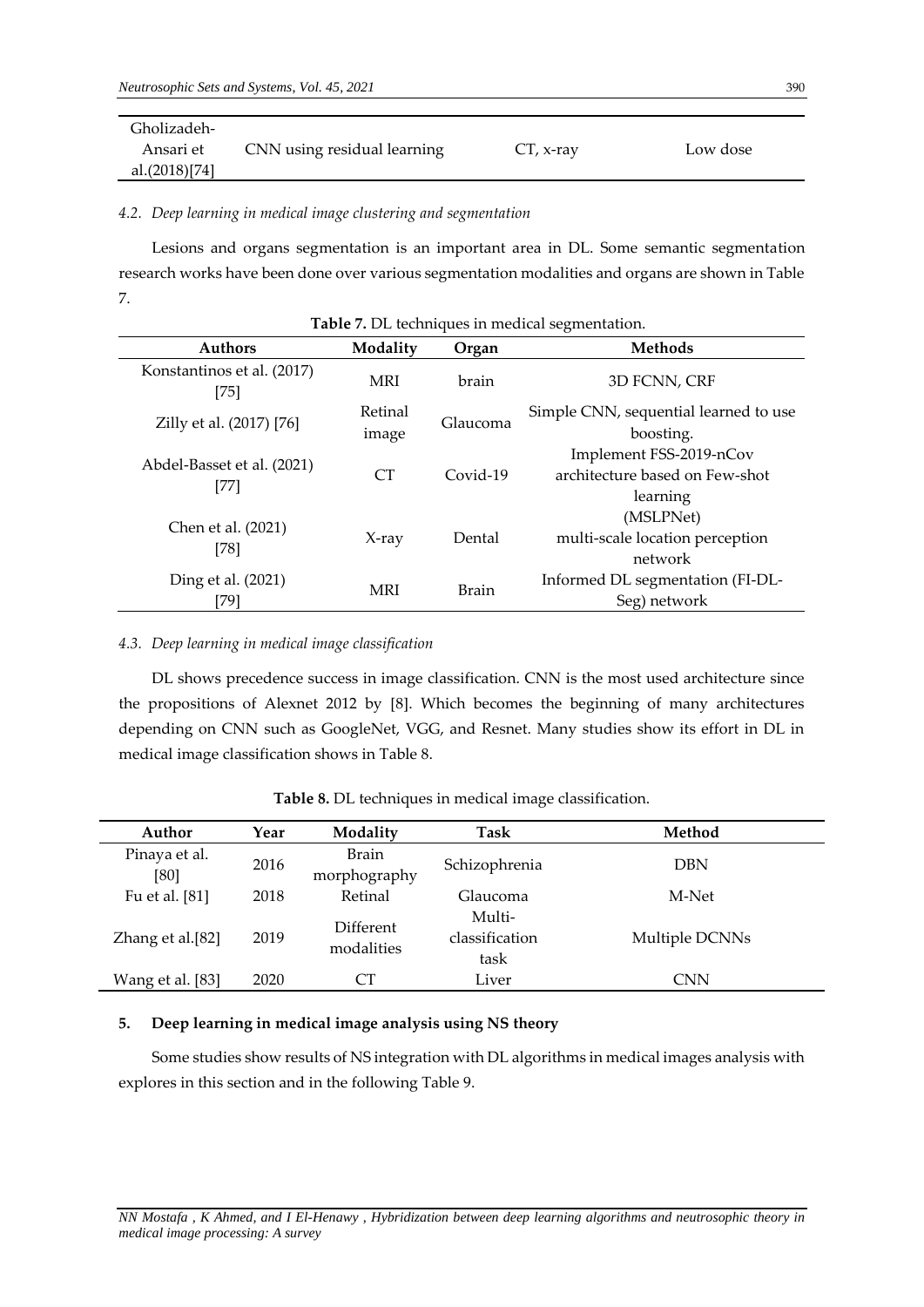| Author                          | Organ/modality             | Task                            | DL architecture                                                        |
|---------------------------------|----------------------------|---------------------------------|------------------------------------------------------------------------|
| Guo et al.<br>(2019)<br>[84]    | Skin lesion                | classification                  | <b>DCNN</b>                                                            |
| Ozyurt et<br>al.(2019) [85]     | Brain fumor                | Segmentation,<br>classification | CNN with neutrosophic expert<br>maximum fuzzy (NS-CNN) sure<br>entropy |
| Khalifa et al.<br>$(2020)$ [86] | X-ray Covid-19             | Classification                  | Alexnet, GoogleNet, Resnet                                             |
| Cai et al.<br>$(2019)$ [87]     | mammogram Breast<br>cancer | Classification                  | <b>DCNN</b>                                                            |
| Shain et al.<br>(2020)<br>[88]  | cardio location            | Classification                  | CNN architectures, LSTM                                                |

**Table 9:** Summarization of different studies in medical image analysis using NS-based DL

models.

MDCNN is proposed by Guo et al.(2019) [84] for skin dermoscopic image classification between melanoma(malignant) and nevi(benign). First, Guo et al. implement DCNN architecture consists of convolution, ReLU (rectified linear unit), pooling, softmax, and classification layer. For speeding up the training phase, multiple pre-trained CNN models were applied with transfer learning (TL), where a neutrosophic reinforcement sample learning (NRSL) strategy is introduced in the MDCNN. Usually, the NRSL is not used in a single DCNN training; the NRSL is used in the model to develop the next DCNN samples in the MDCNN model.

The ISIC2016 dataset was joined to assess the proposed NMDCNN model as in Figure 1. For every DCNN, the implemented NRSL TL-based was introduced to train each DCNN model on the different samples. The NSS was introduced to define the reinforced training time, which differs based on sample performance. This procedure was replicated for every DCNN in the MDCNN, selection criteria based on the previous model previous score.

An MDCNN architecture is constructed by follow multiple networks of the same implementation. For Q, the total number of DCNNs samples, the MDCNN can be expressed as:

$$
MDCNN = \{CNN_1, CNN_2, ..., CNN_q\}
$$

Normally, every DCNN, usual training was used while the incremental learning was used to generate samples for the next DCNN as follows:

$$
SP_{q+1} = \{SP_q, RelnSP_q\}
$$

where  $SP_q$  and  $SP_{q+1}$ are the sample for the *q*th DCNN and (*q*+1)th DCNN, respectively, and  $RelnSP<sub>a</sub>$  is the reinforcement sample for the  $(q+1)$ th DCNN.

The voting scheme is used for evaluating the classification results. The results show the effect of the NMDCNN model on testing, training accuracies with 97.78%, 85.22% respectively.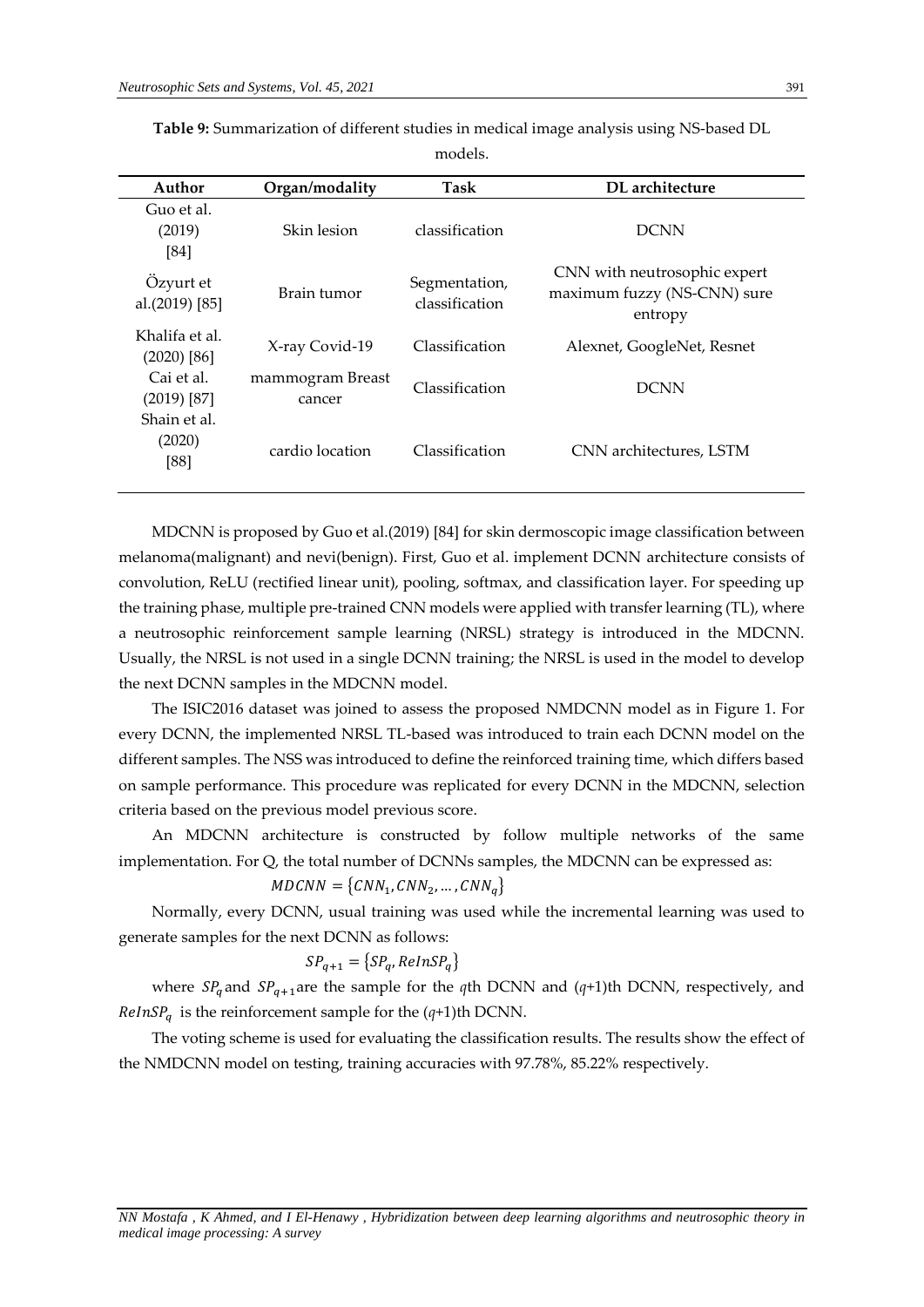

**Figure 1.** Samples from demoscopic dataset: (A) benign (nevus) (B) malignant.

Cai et al. [87] introduced an NS-DL technique to detect breast cancer in the mammogram. The proposed consists of five stages as in Figure 2. The test is done using data gathered from Nanfang Hospital (NFH), Guangzhou, China, and the publicly available [89].

In the coarse stage detection, the thresholding method is used for image binarization, and the connected component analysis classifies the binary image regions to (TP) and (FP). The DCNN1 is the training phase based on DCNN architecture. In Traditional DCNN, all samples are trained in fixed time so, adding NRSL strategy through the training phase trains samples in adaptive time.

The Microcalcifications (MC) clustering phase done using density-based spatial clustering of applications with a noise (DBSCAN) algorithm which has high adaptability with noise. The second classifier (DCNN2) is used to train the data set while DCNN1 is only for MC detection and FP deduction.

The final stage is diagnosis and testing for data to give the probability of malignancy using a bounding box. The results of MC detection stage 92% sensitivity and0.50 FP per image in cluster evaluation. After 40 epochs, training, validation, and testing accuracies are 99.87%, 95.12%, and 93.68% respectively while, 98.03%, 93.49%, and 92.36% for comparative. Methods AUC for validation and testing 0.908 and 0.872 for DCNN2.



**Figure 2.** Breast cancer detection architecture based on NS and DL.

Özyurt et al.(2019) [85] classified the segmented brain tumor using hybridization between NS and CNN(NS-CNN). To test the proposed approach The Cancer Genome Atlas Glioblastoma Multiforme (TCGA-GBM) data collection in The Cancer Imaging Archive (TCIA) was used. The proposed (NS-EMFSE-CNN) is consists of 3 stages: segmentation, feature extraction, and classification as in Figure 3.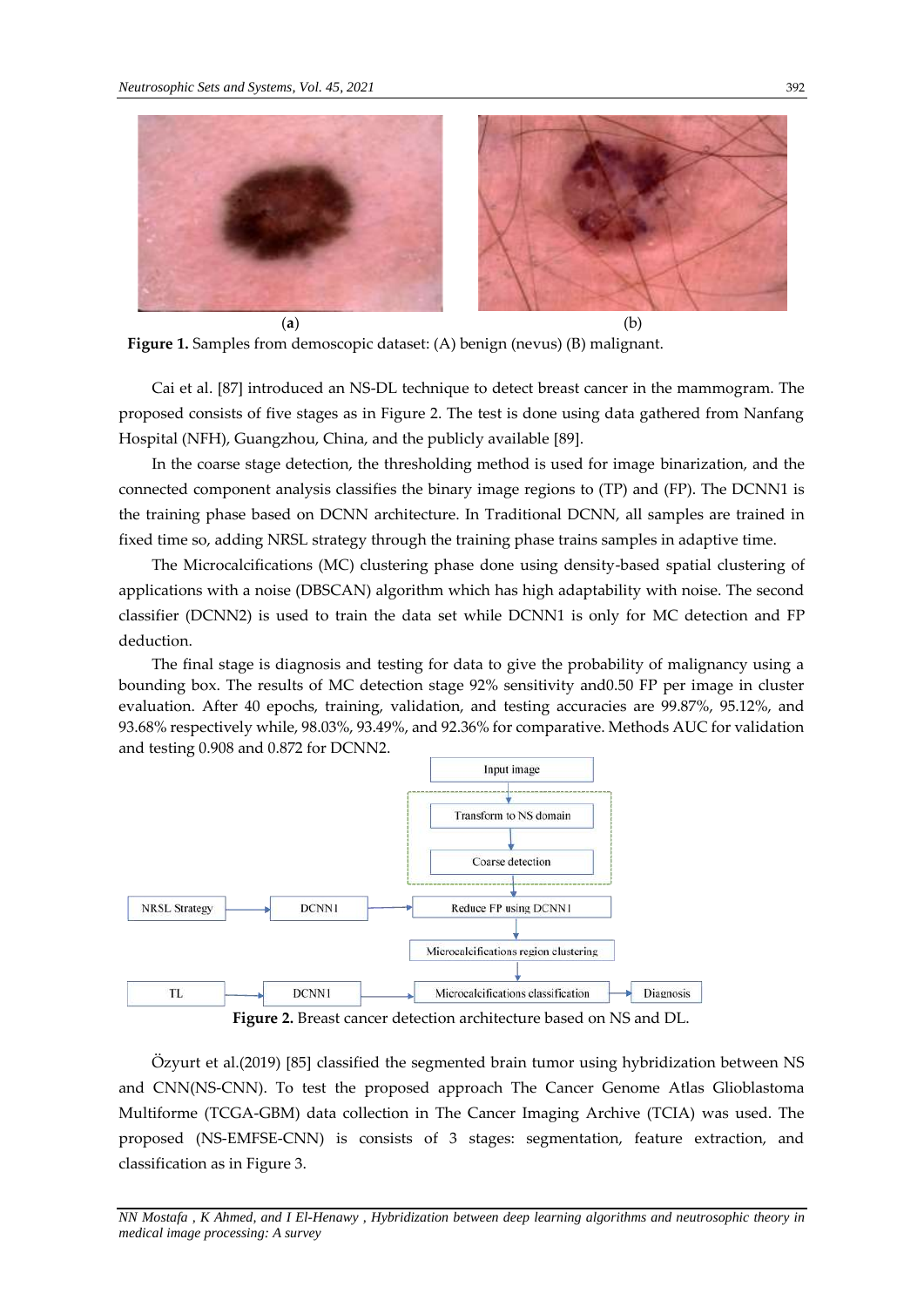The first stage segments the MRI brain using the NS-EMFSE algorithm. This algorithm consists of three steps. In the first step, some pre-processing techniques are applied to (T1-GD sequence) MR. In the second step the NS- EMFSE method transform the filtered image NS image then converts it to a binary image. The last step is cleaning residual pixels and fill gaps in the edge image. This process is reviewed in Algorithm 1.

| Algorithm 1: Image Segmentation using NS-EMFSE                                  |        |
|---------------------------------------------------------------------------------|--------|
| 1. Getting brain MRI from dataset.                                              |        |
| 2. Convert the image to grayscale form.                                         | Step 1 |
| 3. Apply adaptive winner filter to gray scale image.                            |        |
| 4. Using NS-EMFSE method to convert filtered image into binary image.           | Step 2 |
| 5. Cleannig residual pixels in binary image.                                    |        |
| 6. Filling gaps.                                                                |        |
| The finally segmented image is obtained in algorithm 2 for training and testing |        |
| preparation                                                                     |        |
|                                                                                 |        |

| Algorithm 2: Image preparation for training and testing               |
|-----------------------------------------------------------------------|
| 1. Get the corresponding white colored points in the segmented image. |
| 2. Get the corresponding points in the original image.                |
|                                                                       |

The second stage in NS-EMFSE-CNN is feature extraction which is done using Alexnet architecture based on CNN to avoid manual feature extraction. The fully connected layer (FC7) in Alextnet obtain 4096 features which are given to the next stage of classification as in Figure 3.

The final stage is a classification which is done using Support vector machine (SVM) and Knearest neighbor (KNN) classifiers. The results show higher accuracy when using SVM classifier than KNN. Also shows high sensitivity for both classifiers which indicates that feature is more judicial to benign tumors. At the same time, specificity rates were lower which indicates that malignant tumor features were less notable.



**Figure 3.** (NS-EMFSE-CNN) architecture

Khalifa et al. [86] provided a study that shows the effect of hybrid NS and DTL on classification. The study work on Covid-19 x-ray dataset images. It was gathered from various websites such as the Italian Society of Medical, online publications, and the Radiopaedia web. The formed dataset is arranged into four categories normal, pneumonia bacterial, pneumonia virus, and COVID-19 with several images 79, 79, and 79, and 69, respectively.

The NS-DTL model first converted the original image to the NS image So every pixel in the image has been divided into three subsets (T, I, F). Then applied different DTL model with DL strategies under specific hyperparameter for training and testing phases such as in Table 10. More than 36 trails had been conducting to assess the performance of the NS conversion. Four domains of images are tested, and they are the original images T, I, and F images such as in Figure 4.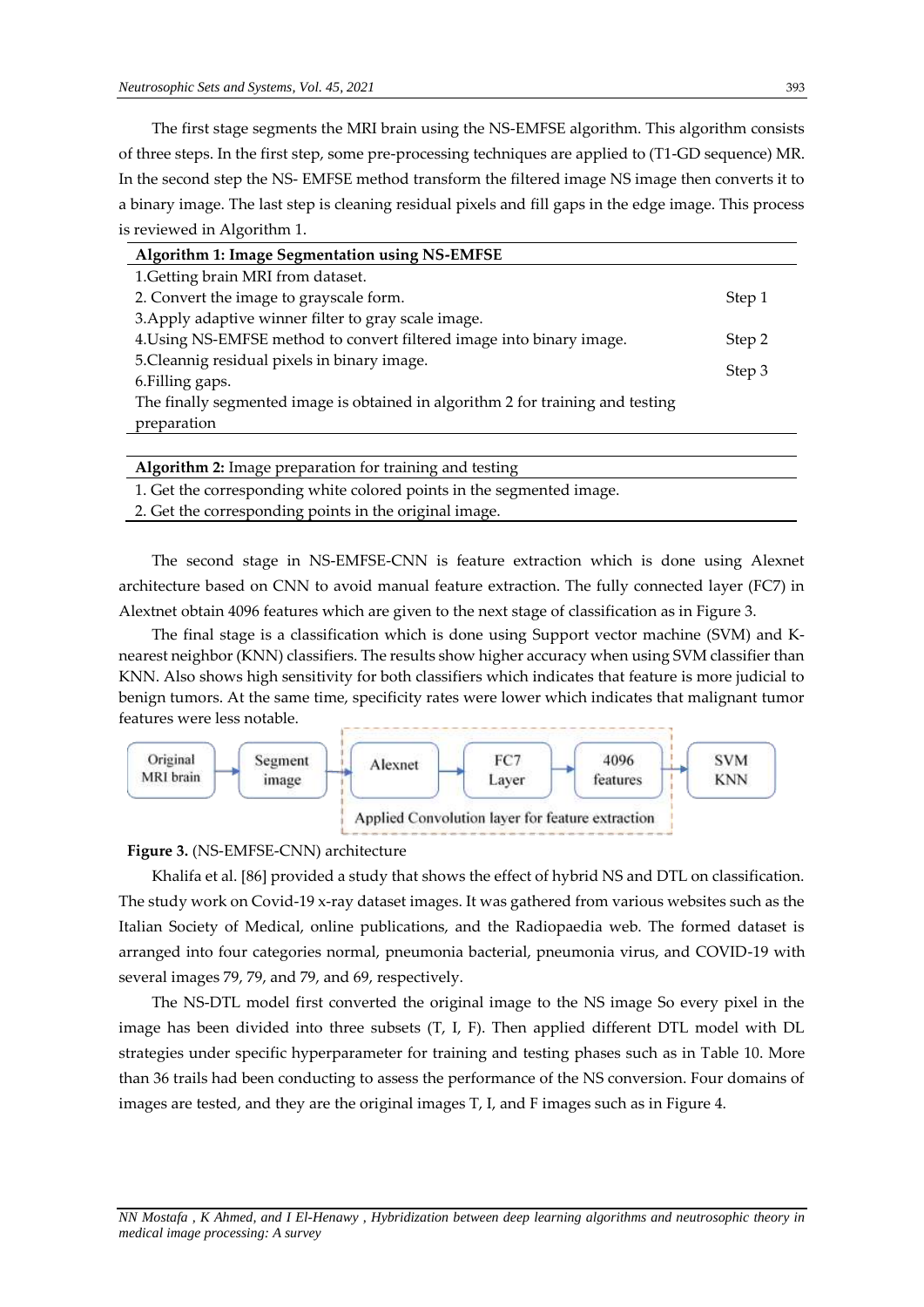

**Figure 4.** NS/DTL model

**Table 10.** Ns-DTL learning strategies, models and hyperparameters.

| Different training and testing strategies                                                    |
|----------------------------------------------------------------------------------------------|
| <b>Training-Testing</b>                                                                      |
| $70\% - 30\%$ .                                                                              |
| $80\% - 20\%$ .                                                                              |
| $90\% - 10\%$ .                                                                              |
| Different DT models                                                                          |
| Resnet18                                                                                     |
| Googlenet                                                                                    |
| Alexnet                                                                                      |
| Hyperparameters                                                                              |
| Optimizer: Adaboost                                                                          |
| Momentum: 0.9                                                                                |
| Epochs: 50                                                                                   |
| Early stopping: 10 epochs                                                                    |
| Batch size: 32                                                                               |
| Learning Rate: 0.001                                                                         |
| According to the experimental results, the maximum accuracy possible in the testing accuracy |

According to the experimental results, the maximum accuracy possible in the testing accuracy and performance metrics such as F1Score, recall, precision was achieved by the Indeterminacy (I) NS domain.

Shain et al. [88] proposed a classification framework to classify the 3-location of cardio view. The proposed integrated the LSTM and CNN architecture as in Figure 5. Also, the proposed use of NS to extract the temporal descriptor to combine the spatial and NS temporal. Then Using CNN as a pretrained model. Lastly, utilize LSTM to classify each echo clip into eight cardio-views.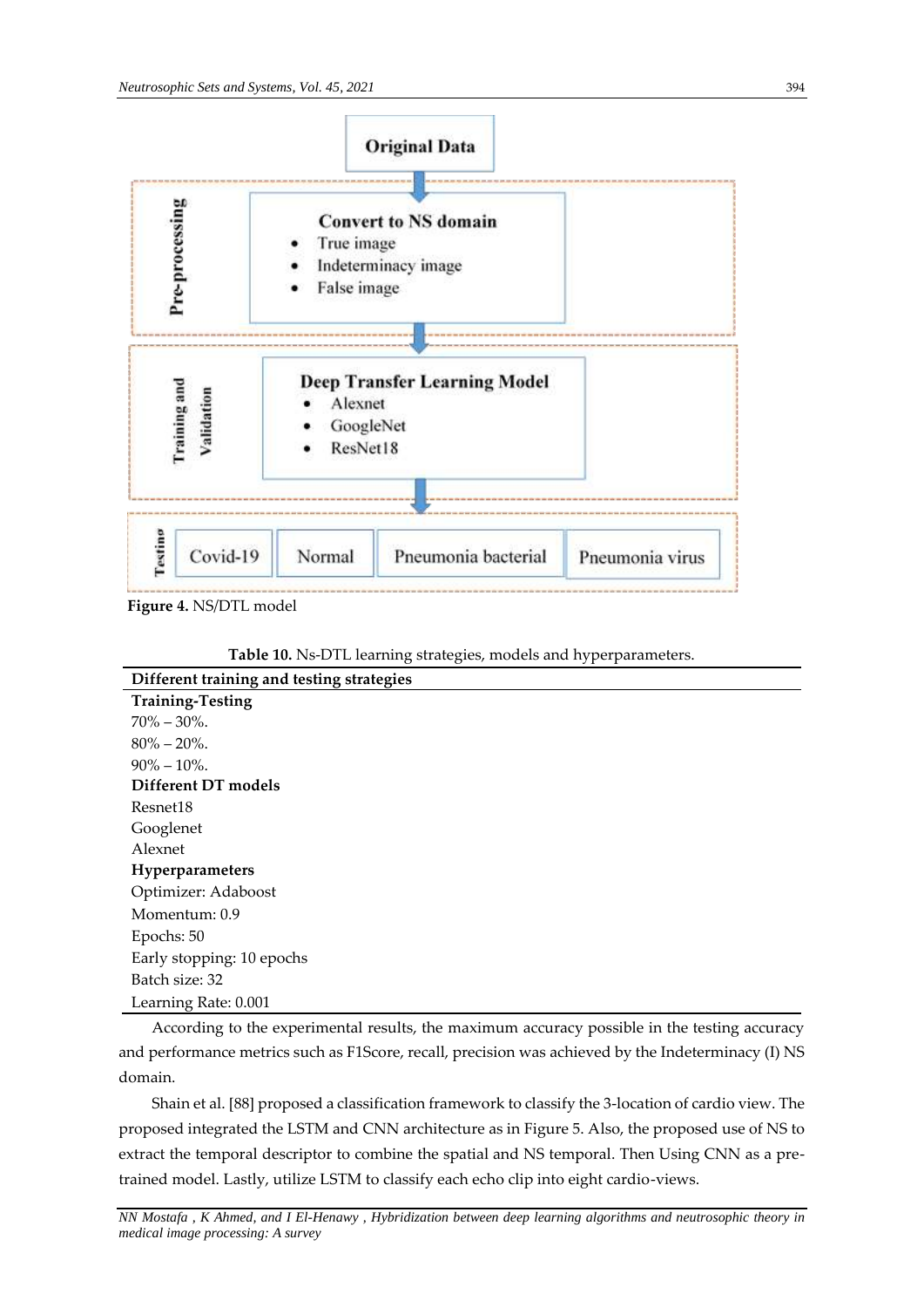

**Figure 5.** Eight cardio-views classification system.

Echocardiography clips consist of frames each frame has a spatial descriptor, which is converted to a temporal descriptor using the NS theory. Then a preprocessing stage of resizing spatial and temporal frames to fit the pre-trained network.

The proposed use of both spatial and temporal descriptors for CNN feature extraction. The feature extraction phase is done using CNN architectures such as Alexnet, VGGNets, GoogleNet, Densenet, and ResNets. The next stage is feature fusion which gathers the latest information of cascading spatial and temporal descriptors from FC layers of both model's streams. Finally, LSTM is used to classify the fused CNN features. LSTM the implementation is done using Quad-Core 2.9 GHz Intel i5 with 16 GB of memory, and moderate graphic processing unit NVIDIA TITAN-Xp GPU with 12 GB RAM.

The results show that ResNet101 achieves the highest performance in Spatial-temporal and fusion features with an accuracy score of 96.3% and 99.1% for cardio location classification.

# **6. Conclusion and future works**

Recent progress in the deep learning research area shows a successful impact on medical image analysis. Deep learning performance can be improved via integration with neutrosophic systems. Recently, deep learning performance was affected by noise, ambiguity, or incomplete data, which are the major problems in medical data images.

At the time being, many researchers aim to tackle these issues by using neutrosophic systems. Some studies show that the hybridization of neutrosophic theory and deep learning can enhance the performance of medical image analysis where data are noisy, fuzzy, incomplete, or ambiguous. Neutrosophic systems can be used as an essential part of deep learning models by using neutrosophic reinforcement sample learning to speed up the training procedure and reinforce training to the poor performance samples with more times according to their performance. Neutrosophic image transformation (T, I, F) for each pixel can increase the computational complexity, but it provides great resistance to noise. The availability of software platforms such as Intel MKL, AMD ROCm, and Nvidia CUDA can speed up deep learning processes.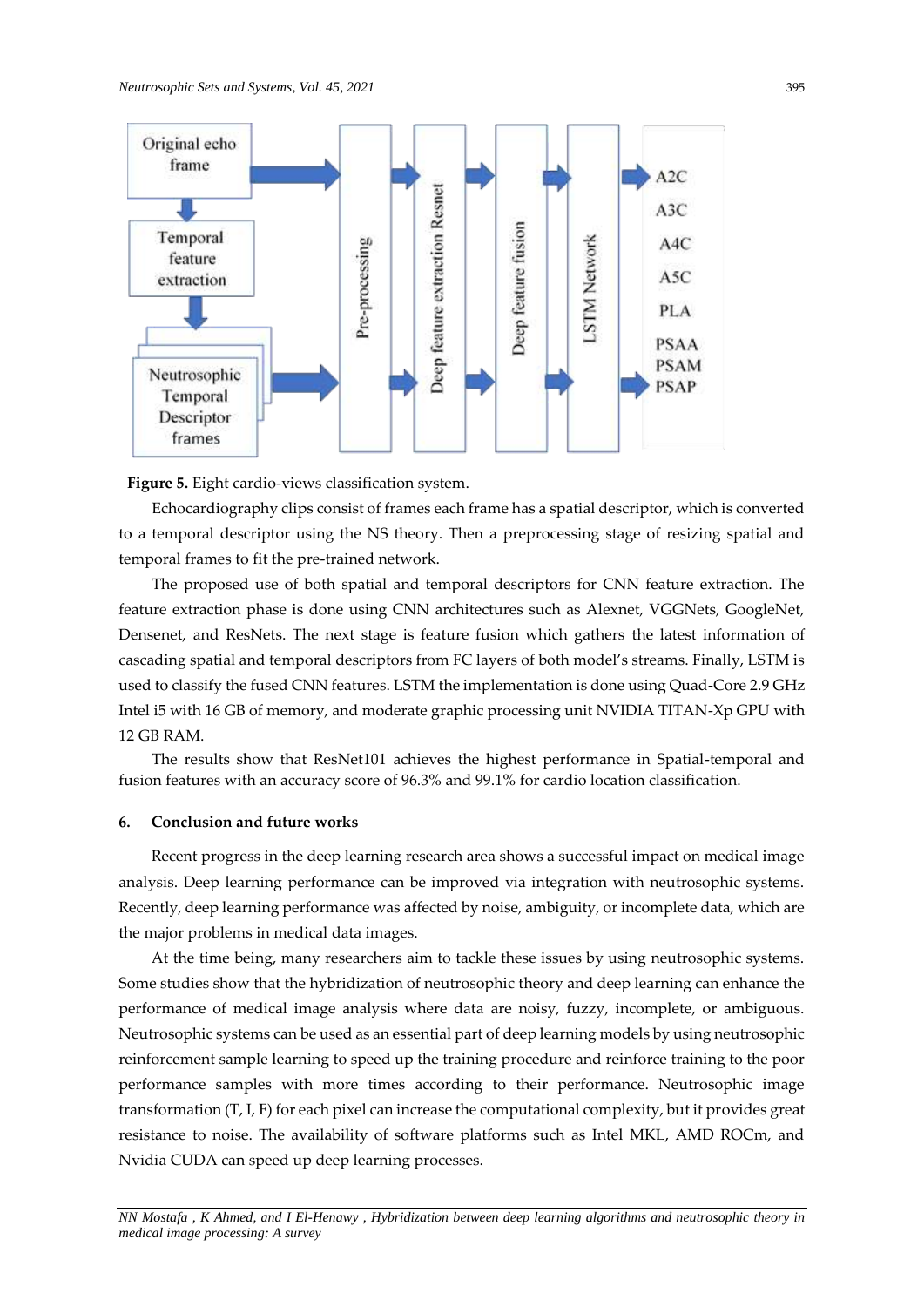In almost all neutrosophic sets in medical image analysis or in hybridization between Neutrosophic sets and deep learning, image conversion to the neutrosophic image has been carried using the same equations, which used in all medical image modalities, all different stages in image analysis, and with any deep learning architecture integration. Every case in medical image analysis requires convenient define of membership function.

At present, some research efforts show the results of deep learning and neutrosophic set integration. But there is an essential need to show studies in neutrosophic in deep learning parameter optimizing, neutrosophic with medical big data analysis, and various types of medical image modalities and applications. So, more comprehensive studies should be developed, such as studies on fuzzy neural networks. Enhancing the performance of neutrosophic deep learning models can be explored in the future.

# **References**

- [1] H. Brody, "Medical imaging," *Nature,* vol. 502, pp. S81-S81, 2013.
- [2] D. Shen, G. Wu, and H.-I. Suk, "Deep learning in medical image analysis," *Annual review of biomedical engineering,* vol. 19, pp. 221-248, 2017.
- [3] J. Haugeland, *Artificial intelligence: The very idea*: MIT press, 1989.
- [4] G. Litjens, T. Kooi, B. E. Bejnordi, A. A. A. Setio, F. Ciompi, M. Ghafoorian*, et al.*, "A survey on deep learning in medical image analysis," *Medical image analysis,* vol. 42, pp. 60-88, 2017.
- [5] F. Altaf, S. M. Islam, N. Akhtar, and N. K. Janjua, "Going deep in medical image analysis: concepts, methods, challenges, and future directions," *IEEE Access,* vol. 7, pp. 99540-99572, 2019.
- [6] I. Goodfellow, Y. Bengio, A. Courville, and Y. Bengio, *Deep learning* vol. 1: MIT press Cambridge, 2016.
- [7] Y. LeCun, L. Bottou, Y. Bengio, and P. Haffner, "Gradient-based learning applied to document recognition," *Proceedings of the IEEE,* vol. 86, pp. 2278-2324, 1998.
- [8] A. Krizhevsky, I. Sutskever, and G. E. Hinton, "Imagenet classification with deep convolutional neural networks," *Advances in neural information processing systems,* vol. 25, pp. 1097-1105, 2012.
- [9] J. L. McClelland, D. E. Rumelhart, and P. R. Group, *Parallel distributed processing* vol. 2: MIT press Cambridge, MA, 1986.
- [10] K. Mondal, P. Dutta, and S. Bhattacharyya, "Fuzzy logic based gray image extraction and segmentation," *International Journal of Scientific & Engineering Research,* vol. 3, pp. 1-14, 2012.
- [11] A. Q. Ansari, R. Biswas, and S. Aggarwal, "Proposal for applicability of neutrosophic set theory in medical AI," *International Journal of Computer Applications,* vol. 27, pp. 5-11, 2011.
- [12] G. Deschrijver and E. E. Kerre, "On the relationship between some extensions of fuzzy set theory," *Fuzzy sets and systems,* vol. 133, pp. 227-235, 2003.
- [13] H. J. Zimmermann, "Fuzzy set theory," *Wiley Interdisciplinary Reviews: Computational Statistics,* vol. 2, pp. 317-332, 2010.
- [14] W. Feller, *An introduction to probability theory and its applications, vol 2*: John Wiley & Sons, 2008.
- [15] Y. Yang, C. Zheng, and P. Lin, "Fuzzy C-means clustering algorithm with a novel penalty term for image segmentation," *Optoelectronics Review,* vol. 13, p. 309, 2005.
- [16] F. Smarandache, S. Broumi, P. K. Singh, C.-f. Liu, V. V. Rao, H.-L. Yang*, et al.*, "Introduction to neutrosophy and neutrosophic environment," in *Neutrosophic Set in Medical Image Analysis*, ed: Elsevier, 2019, pp. 3-29.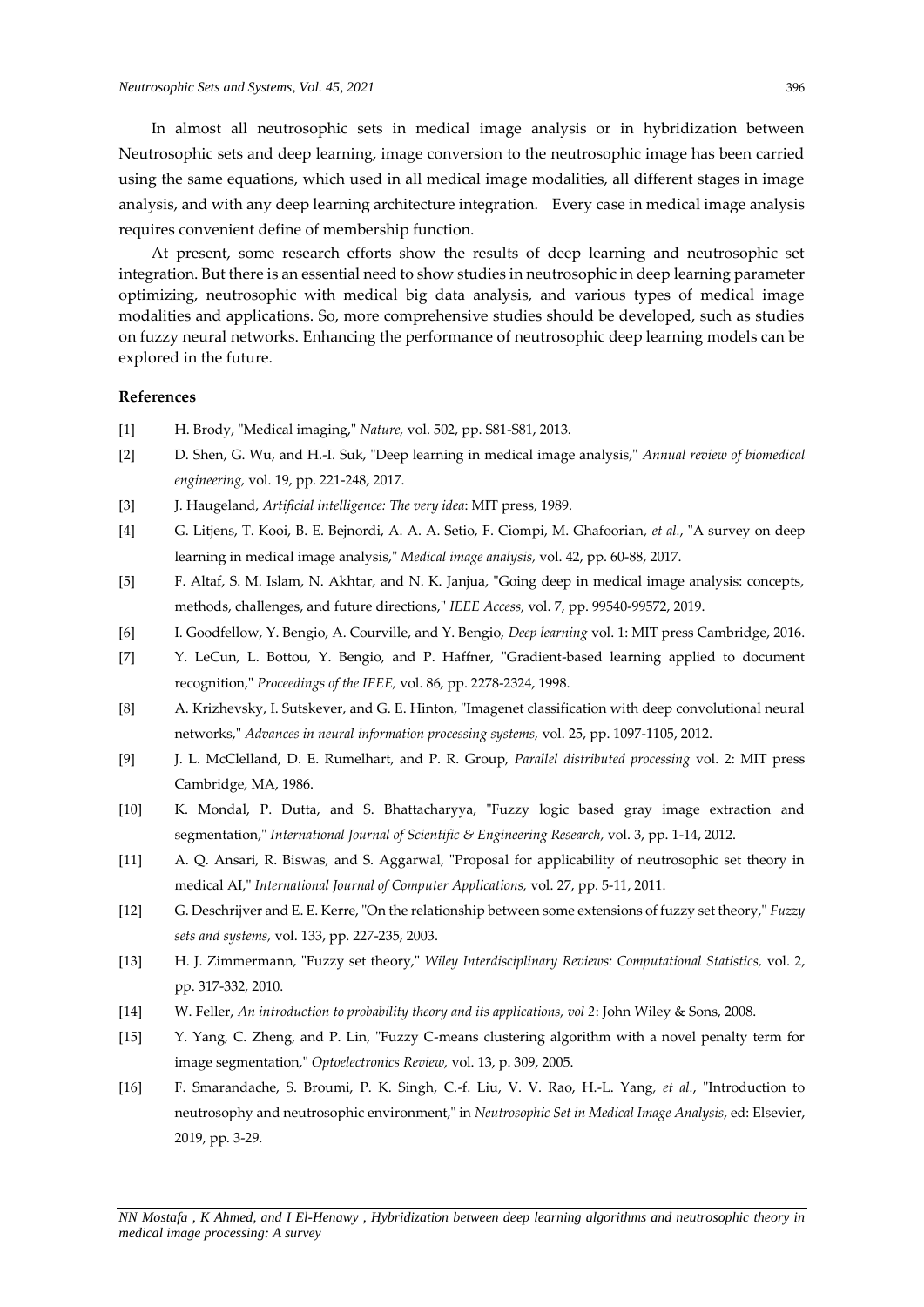- [17] F. Smarandache and N. P. Neutrosophy, "Set, and Logic, ProQuest Information & Learning," *Ann Arbor, Michigan, USA,* p. 105, 1998.
- [18] R. Kala, R. Janghel, R. Tiwari, and A. Shukla, "Diagnosis of breast cancer by modular evolutionary neural networks," *International Journal of Biomedical Engineering and Technology,* vol. 7, pp. 194-211, 2011.
- [19] K. C. Tan, Q. Yu, C. Heng, and T. H. Lee, "Evolutionary computing for knowledge discovery in medical diagnosis," *Artificial Intelligence in Medicine,* vol. 27, pp. 129-154, 2003.
- [20] S. A. Hussain and M. P. Raju, "Neuro-fuzzy system for medical image processing," in *2010 International Conference on Communication and Computational Intelligence (INCOCCI)*, 2010, pp. 382-385.
- [21] J. Ye, "Improved cosine similarity measures of simplified neutrosophic sets for medical diagnoses," *Artificial intelligence in medicine,* vol. 63, pp. 171-179, 2015.
- [22] G. Priest, "Paraconsistent logic," in *Handbook of philosophical logic*, ed: Springer, 2002, pp. 287-393.
- [23] G. N. Nguyen, A. S. Ashour, and N. Dey, "A survey of the state-of-the-arts on neutrosophic sets in biomedical diagnoses," *International Journal of Machine Learning and Cybernetics,* vol. 10, pp. 1-13, 2019.
- [24] A. Sengur, U. Budak, Y. Akbulut, M. Karabatak, and E. Tanyildizi, "A survey on neutrosophic medical image segmentation," in *Neutrosophic Set in Medical Image Analysis*, ed: Elsevier, 2019, pp. 145-165.
- [25] X. Peng and J. Dai, "A bibliometric analysis of neutrosophic set: Two decades review from 1998 to 2017," *Artificial Intelligence Review,* vol. 53, pp. 199-255, 2020.
- [26] A. S. Ashour and Y. Guo, "Advanced optimization-based neutrosophic sets for medical image denoising," in *Neutrosophic set in medical image analysis*, ed: Elsevier, 2019, pp. 101-121.
- [27] D. Koundal and B. Sharma, "Challenges and future directions in neutrosophic set-based medical image analysis," in *Neutrosophic Set in Medical Image Analysis*, ed: Elsevier, 2019, pp. 313-343.
- [28] D. Koundal and B. Sharma, "Advanced neutrosophic set-based ultrasound image analysis," in *Neutrosophic set in medical image analysis*, ed: Elsevier, 2019, pp. 51-73.
- [29] A. Shahin, Y. Guo, and A. S. Ashour, "Advanced neutrosophic sets in microscopic image analysis," in *Neutrosophic Set in Medical Image Analysis*, ed: Elsevier, 2019, pp. 31-50.
- [30] A. Elhassouny, S. Idbrahim, and F. Smarandache, *Machine learning in Neutrosophic Environment: A Survey*: Infinite Study, 2019.
- [31] M. I. Razzak, S. Naz, and A. Zaib, "Deep learning for medical image processing: Overview, challenges and the future," *Classification in BioApps,* pp. 323-350, 2018.
- [32] J. Ker, L. Wang, J. Rao, and T. Lim, "Deep learning applications in medical image analysis," *Ieee Access,*  vol. 6, pp. 9375-9389, 2017.
- [33] O. Faragallah, H. El-Hoseny, W. El-Shafai, W. Abd El-Rahman, H. S. El-Sayed, E.-S. El-Rabaie*, et al.*, "A Comprehensive Survey Analysis for Present Solutions of Medical Image Fusion and Future Directions," *IEEE Access,* 2020.
- [34] P. Gravel, G. Beaudoin, and J. A. De Guise, "A method for modeling noise in medical images," *IEEE Transactions on medical imaging,* vol. 23, pp. 1221-1232, 2004.
- [35] S. Senthilraja, P. Suresh, and M. Suganthi, "Noise reduction in computed tomography image using WB filter," *International Journal of Scientific and Engineering Research,* vol. 5, pp. 243-247, 2014.
- [36] D. C. Wilbur, K. Madi, R. B. Colvin, L. M. Duncan, W. C. Faquin, J. A. Ferry*, et al.*, "Whole-slide imaging digital pathology as a platform for teleconsultation: a pilot study using paired subspecialist correlations," *Archives of pathology & laboratory medicine,* vol. 133, pp. 1949-1953, 2009.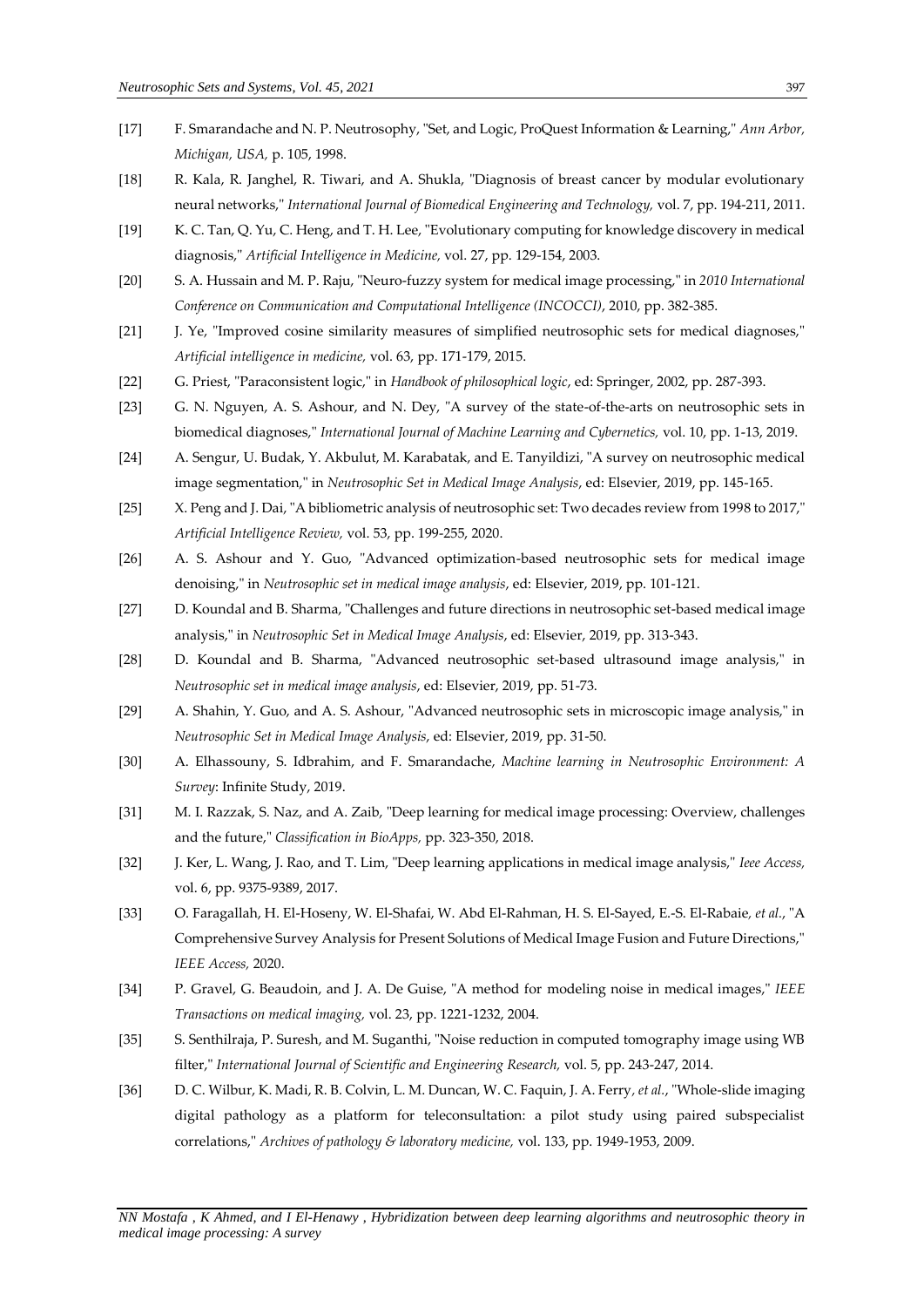- [37] F. Smarandache, *A unifying field in logics: neutrosophic logic. Neutrosophy, neutrosophic set, neutrosophic probability: neutrsophic logic. Neutrosophy, neutrosophic set, neutrosophic probability*: Infinite Study, 2005.
- [38] M. Zhang, L. Zhang, and H.-D. Cheng, "Segmentation of ultrasound breast images based on a neutrosophic method," *Optical Engineering,* vol. 49, p. 117001, 2010.
- [39] D. KOUNDAL, S. GUPTA, and S. SINGH, *Applications of Neutrosophic Sets in Medical Image Denoising and Segmentation*: Infinite Study.
- [40] Y. Guo and H.-D. Cheng, "New neutrosophic approach to image segmentation," *Pattern Recognition,*  vol. 42, pp. 587-595, 2009.
- [41] L. Zhang and Y. Zhang, "A novel region merge algorithm based on neutrosophic logic," *International Journal of Digital Content Technology and its Applications,* vol. 5, pp. 381-7, 2011.
- [42] Y. Guo, H. Cheng, and Y. Zhang, "A new neutrosophic approach to image denoising," *New Mathematics and Natural Computation,* vol. 5, pp. 653-662, 2009.
- [43] P. Arulpandy, *Reduction of indeterminacy of gray-scale image in bipolar neutrosophic domain*: Infinite Study, 2019.
- [44] J. Mohan, V. Krishnaveni, and Y. Guo, "A neutrosophic approach of MRI denoising," in *2011 International Conference on Image Information Processing*, 2011, pp. 1-6.
- [45] J. Mohan, Y. Guo, V. Krishnaveni, and K. Jeganathan, "MRI denoising based on neutrosophic wiener filtering," in *2012 IEEE International Conference on Imaging Systems and Techniques Proceedings*, 2012, pp. 327-331.
- [46] J. Mohan, V. Krishnaveni, and Y. Guo, "MRI denoising using nonlocal neutrosophic set approach of Wiener filtering," *Biomedical Signal Processing and Control,* vol. 8, pp. 779-791, 2013.
- [47] D. Koundal, S. Gupta, and S. Singh, "Speckle reduction filter in neutrosophic domain," in *Int. Conf. of Biomedical Engineering and Assisted Technologies*, 2012, pp. 786-790.
- [48] D. Koundal, S. Gupta, and S. Singh, "Speckle reduction method for thyroid ultrasound images in neutrosophic domain," *IET Image Processing,* vol. 10, pp. 167-175, 2016.
- [49] A. Shahin, K. Amin, A. A. Sharawi, and Y. Guo, "A novel enhancement technique for pathological microscopic image using neutrosophic similarity score scaling," *Optik,* vol. 161, pp. 84-97, 2018.
- [50] P. Bharti and D. Mittal, "An Ultrasound Image Enhancement Method Using Neutrosophic Similarity Score," *Ultrasonic Imaging,* vol. 42, pp. 271-283, 2020.
- [51] M. M. Nasef, F. T. Eid, and A. M. Sauber, "Skeletal scintigraphy image enhancement based neutrosophic sets and salp swarm algorithm," *Artificial Intelligence in Medicine,* vol. 109, p. 101953, 2020.
- [52] D. Koundal, S. Gupta, and S. Singh, "Neutrosophic based Nakagami total variation method for speckle suppression in thyroid ultrasound images," *IRBM,* vol. 39, pp. 43-53, 2018.
- [53] N. Rahimizadeh, R. P. Hasanzadeh, M. Ghahramani, and F. Janabi-Sharifi, "A Neutrosophic based Non-Local Means Filter for Despeckling of Medical Ultrasound Images," in *2019 9th International Conference on Computer and Knowledge Engineering (ICCKE)*, 2019, pp. 249-254.
- [54] A. I. Shahin, Y. Guo, K. M. Amin, and A. A. Sharawi, "A novel white blood cells segmentation algorithm based on adaptive neutrosophic similarity score," *Health information science and systems,* vol. 6, p. 1, 2018.
- [55] A. S. Ashour, Y. Guo, and A. R. Hawas, "Neutrosophic hough transform for blood cells nuclei detection," in *Neutrosophic Set in Medical Image Analysis*, ed: Elsevier, 2019, pp. 207-227.
- [56] M. Ali, M. Khan, and N. T. Tung, "Segmentation of dental X-ray images in medical imaging using neutrosophic orthogonal matrices," *Expert Systems with Applications,* vol. 91, pp. 434-441, 2018.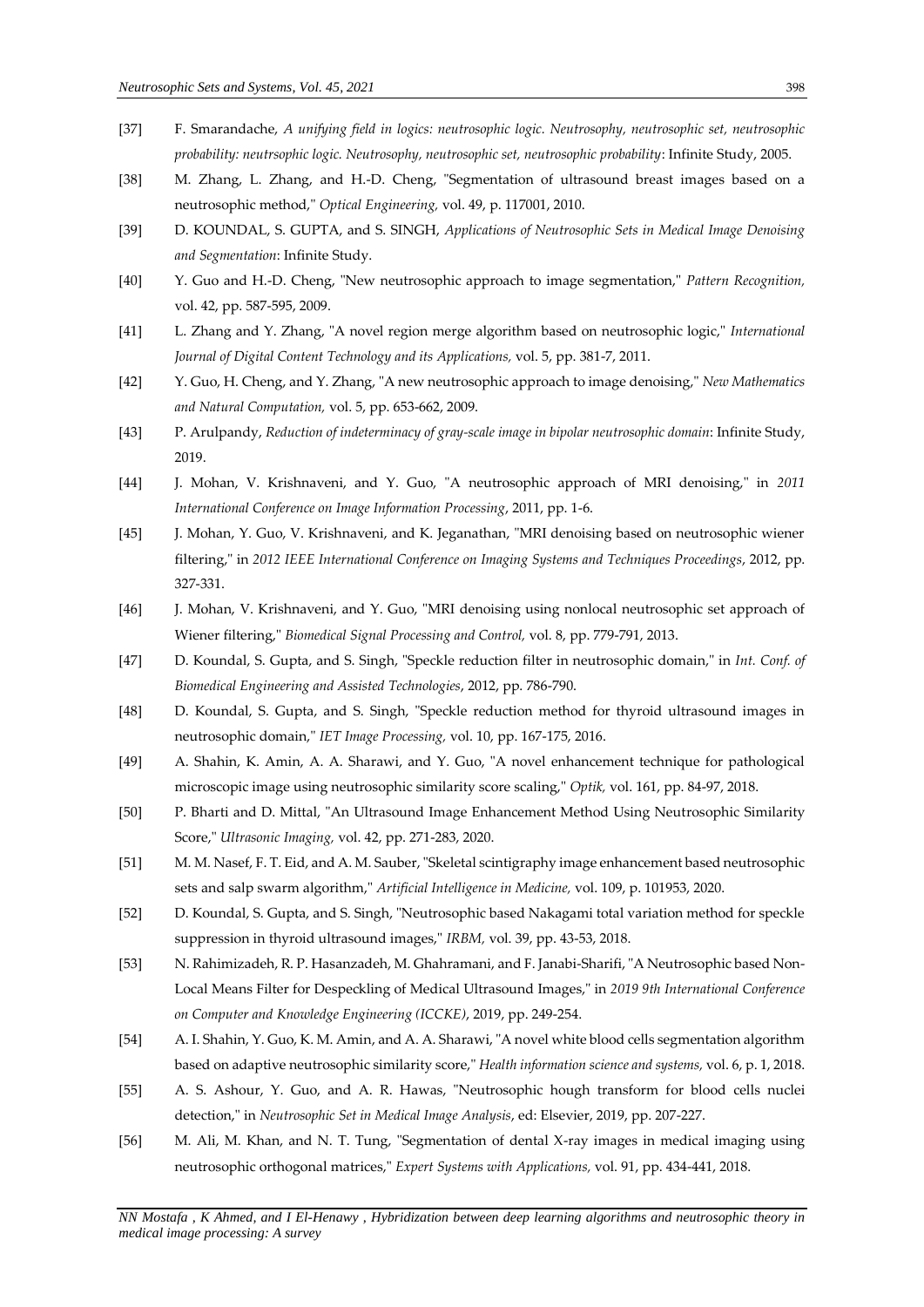- [57] A. S. Ashour, Y. Guo, E. Kucukkulahli, P. Erdogmus, and K. Polat, "A hybrid dermoscopy images segmentation approach based on neutrosophic clustering and histogram estimation," *Applied Soft Computing,* vol. 69, pp. 426-434, 2018.
- [58] M. Lotfollahi, M. Gity, J. Y. Ye, and A. M. Far, "Segmentation of breast ultrasound images based on active contours using neutrosophic theory," *Journal of Medical Ultrasonics,* vol. 45, pp. 205-212, 2018.
- [59] J. Lee, R. M. Nishikawa, I. Reiser, and J. M. Boone, "Neutrosophic segmentation of breast lesions for dedicated breast computed tomography," *Journal of Medical Imaging,* vol. 5, p. 014505, 2018.
- [60] Y. Guo and A. S. Ashour, "Neutrosophic sets in dermoscopic medical image segmentation," in *Neutrosophic Set in Medical Image Analysis*, ed: Elsevier, 2019, pp. 229-243.
- [61] T. S. C. A. Palanisamy, M. Jayaraman, K. Vellingiri, and Y. Guo, "Optimization-based neutrosophic set for medical image processing," in *Neutrosophic Set in Medical Image Analysis*, ed: Elsevier, 2019, pp. 189- 206.
- [62] P. Singh, "A type-2 neutrosophic-entropy-fusion based multiple thresholding method for the brain tumor tissue structures segmentation," *Applied Soft Computing,* vol. 103, p. 107119, 2021.
- [63] Z. Tufail, A. R. Shahid, B. Raza, T. Akram, and U. I. Janjua, "Extraction of region of interest from brain MRI by converting images into neutrosophic domain using the modified S-function," *Journal of Medical Imaging,* vol. 8, p. 014003, 2021.
- [64] P. Singh, "A neutrosophic-entropy based adaptive thresholding segmentation algorithm: A special application in MR images of Parkinson's disease," *Artificial Intelligence in Medicine,* vol. 104, p. 101838, 2020.
- [65] P. Singh, "A neutrosophic-entropy based clustering algorithm (NEBCA) with HSV color system: A special application in segmentation of Parkinson's disease (PD) MR images," *Computer methods and programs in biomedicine,* vol. 189, p. 105317, 2020.
- [66] M. Xian, H.-D. Cheng, and Y. Zhang, "A fully automatic breast ultrasound image segmentation approach based on neutro-connectedness," in *2014 22nd International Conference on Pattern Recognition*, 2014, pp. 2495-2500.
- [67] T. Gaber, G. Ismail, A. Anter, M. Soliman, M. Ali, N. Semary*, et al.*, "Thermogram breast cancer prediction approach based on Neutrosophic sets and fuzzy c-means algorithm," in *2015 37th Annual International Conference of the IEEE Engineering in Medicine and Biology Society (EMBC)*, 2015, pp. 4254- 4257.
- [68] K. M. Amin, A. Shahin, and Y. Guo, "A novel breast tumor classification algorithm using neutrosophic score features," *Measurement,* vol. 81, pp. 210-220, 2016.
- [69] C. Tian, L. Fei, W. Zheng, Y. Xu, W. Zuo, and C.-W. Lin, "Deep learning on image denoising: An overview," *Neural Networks,* 2020.
- [70] Y. Ma, X. Chen, W. Zhu, X. Cheng, D. Xiang, and F. Shi, "Speckle noise reduction in optical coherence tomography images based on edge-sensitive cGAN," *Biomedical optics express,* vol. 9, pp. 5129-5146, 2018.
- [71] M. Meng, S. Li, L. Yao, D. Li, M. Zhu, Q. Gao*, et al.*, "Semi-supervised learned sinogram restoration network for low-dose CT image reconstruction," in *Medical Imaging 2020: Physics of Medical Imaging*, 2020, p. 113120B.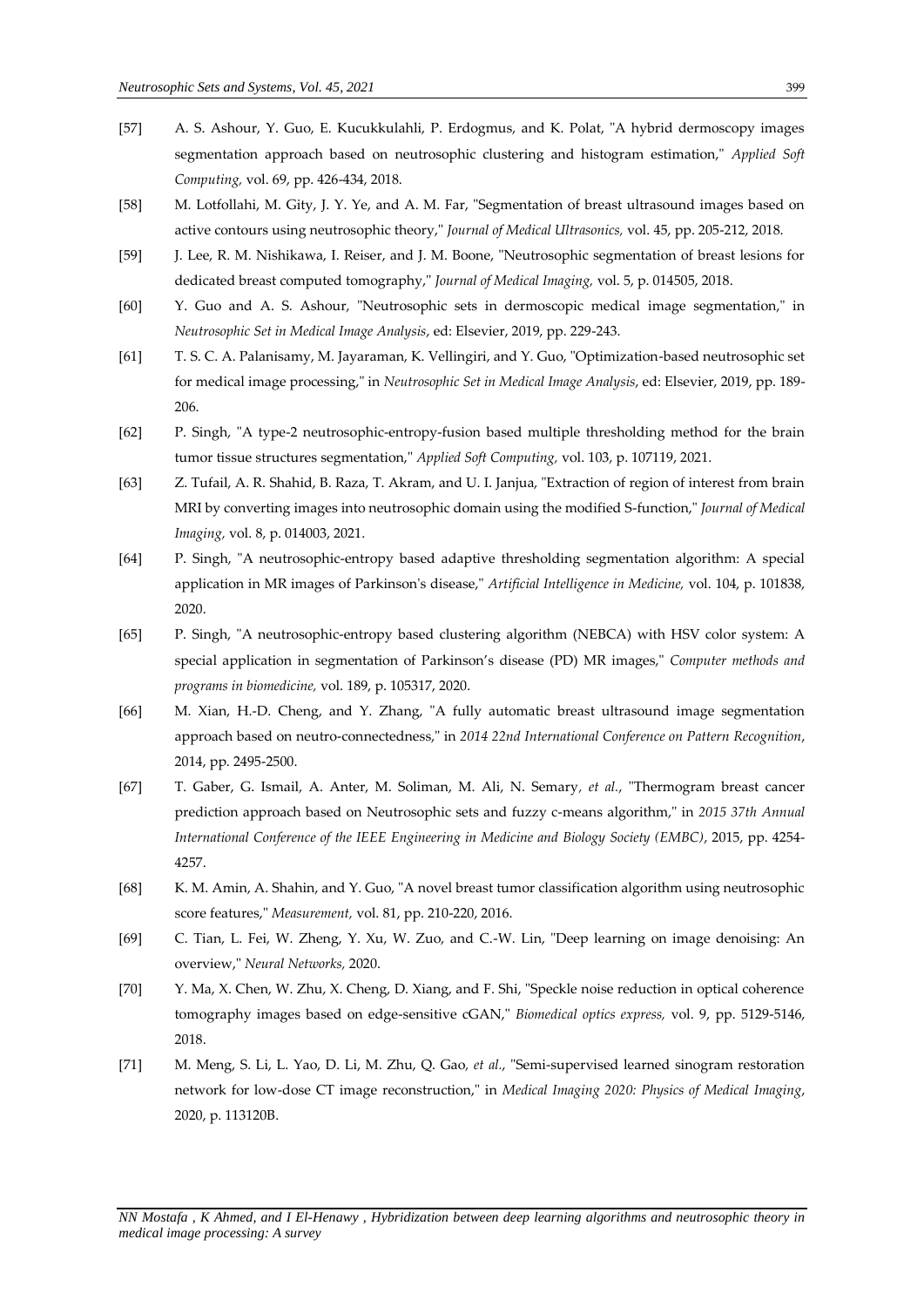- [72] K. Choi, M. Vania, and S. Kim, "Semi-supervised learning for low-dose ct image restoration with hierarchical deep generative adversarial network (hd-gan)," in *2019 41st Annual International Conference of the IEEE Engineering in Medicine and Biology Society (EMBC)*, 2019, pp. 2683-2686.
- [73] W. Jifara, F. Jiang, S. Rho, M. Cheng, and S. Liu, "Medical image denoising using convolutional neural network: a residual learning approach," *The Journal of Supercomputing,* vol. 75, pp. 704-718, 2019.
- [74] M. Gholizadeh-Ansari, J. Alirezaie, and P. Babyn, "Low-dose CT denoising with dilated residual network," in *2018 40th Annual International Conference of the IEEE Engineering in Medicine and Biology Society (EMBC)*, 2018, pp. 5117-5120.
- [75] K. Kamnitsas, C. Ledig, V. F. Newcombe, J. P. Simpson, A. D. Kane, D. K. Menon*, et al.*, "Efficient multiscale 3D CNN with fully connected CRF for accurate brain lesion segmentation," *Medical image analysis,*  vol. 36, pp. 61-78, 2017.
- [76] J. Zilly, J. M. Buhmann, and D. Mahapatra, "Glaucoma detection using entropy sampling and ensemble learning for automatic optic cup and disc segmentation," *Computerized Medical Imaging and Graphics,*  vol. 55, pp. 28-41, 2017.
- [77] M. Abdel-Basset, V. Chang, H. Hawash, R. K. Chakrabortty, and M. Ryan, "FSS-2019-nCov: A deep learning architecture for semi-supervised few-shot segmentation of COVID-19 infection," *Knowledge-Based Systems,* vol. 212, p. 106647, 2020.
- [78] Q. Chen, Y. Zhao, Y. Liu, Y. Sun, C. Yang, P. Li*, et al.*, "MSLPNet: multi-scale location perception network for dental panoramic X-ray image segmentation," *Neural Computing and Applications,* pp. 1-15, 2021.
- [79] W. Ding, M. Abdel-Basset, H. Hawash, and W. Pedrycz, "Multimodal Infant Brain Segmentation by Fuzzy-informed Deep Learning," *IEEE Transactions on Fuzzy Systems,* 2021.
- [80] W. H. Pinaya, A. Gadelha, O. M. Doyle, C. Noto, A. Zugman, Q. Cordeiro*, et al.*, "Using deep belief network modelling to characterize differences in brain morphometry in schizophrenia," *Scientific reports,* vol. 6, pp. 1-9, 2016.
- [81] H. Fu, J. Cheng, Y. Xu, D. W. K. Wong, J. Liu, and X. Cao, "Joint optic disc and cup segmentation based on multi-label deep network and polar transformation," *IEEE transactions on medical imaging,* vol. 37, pp. 1597-1605, 2018.
- [82] J. Zhang, Y. Xie, Q. Wu, and Y. Xia, "Medical image classification using synergic deep learning," *Medical image analysis,* vol. 54, pp. 10-19, 2019.
- [83] W. Wang, D. Liang, Q. Chen, Y. Iwamoto, X.-H. Han, Q. Zhang*, et al.*, "Medical image classification using deep learning," in *Deep Learning in Healthcare*, ed: Springer, 2020, pp. 33-51.
- [84] Y. Guo and A. S. Ashour, "Neutrosophic multiple deep convolutional neural network for skin dermoscopic image classification," in *Neutrosophic Set in Medical Image Analysis*, ed: Elsevier, 2019, pp. 269-285.
- [85] F. Özyurt, E. Sert, E. Avci, and E. Dogantekin, "Brain tumor detection based on Convolutional Neural Network with neutrosophic expert maximum fuzzy sure entropy," *Measurement,* vol. 147, p. 106830, 2019.
- [86] N. E. M. Khalifa, F. Smarandache, G. Manogaran, and M. Loey, "A study of the neutrosophic set significance on deep transfer learning models: An experimental case on a limited covid-19 chest x-ray dataset," *Cognitive Computation,* pp. 1-10, 2021.